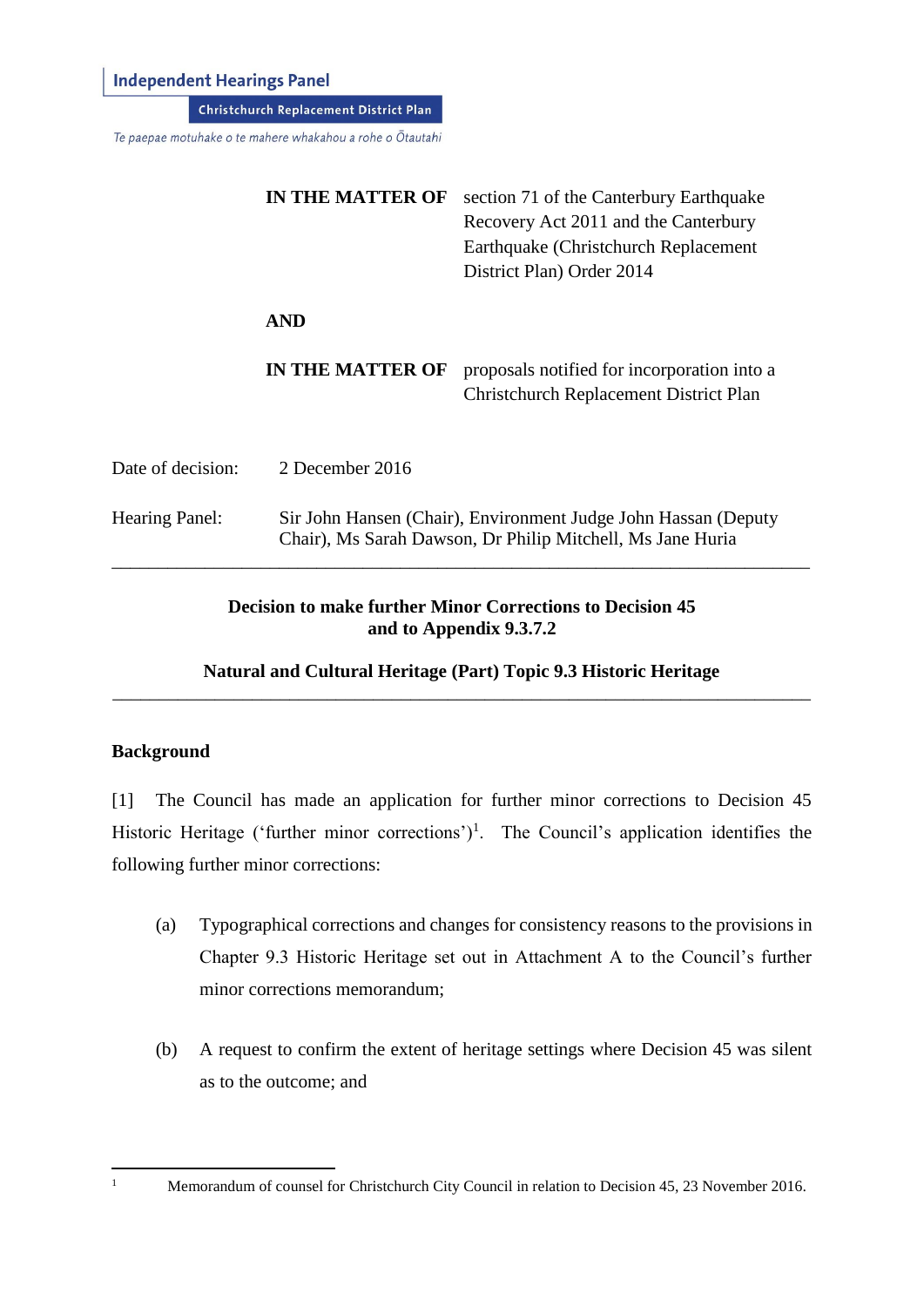(c) Minor corrections to Appendix 9.3.7.2 to correct address and map references following further review from the Council.

## **Jurisdiction to make minor corrections**

- [2] Clause 16 of Schedule 3 to the OIC provides as follows:
	- (1) The hearings panel may, at any time, issue an amendment to a decision to correct a minor mistake or defect in a decision of the panel.
	- (2) This power includes the power to amend or correct a proposal, provided that the amendment or correction is made before the proposal becomes operative in accordance with [clause 16](http://www.legislation.govt.nz/regulation/public/2014/0228/latest/whole.html#DLM6189936) of this order.

[3] To the extent we have accepted the corrections sought by the Council and submitters, these meet the requirements of cl 16 of Schedule 3.

## **Corrections to Chapter 9.3**

[4] The Council has identified some minor formatting issues with the definitions for 'Alteration of a heritage item' and 'Heritage upgrade works'. We have already made those changes in Decision 58 Chapter 2 Definitions.

[5] The Council has also requested that in the definition of 'Alteration of a heritage item' that the word 'walk' in clause c. (now d.) be replaced with 'pedestrian access ways'. We have not made that change because the 'pedestrian access ways' is not now defined. In Decision 58 we replaced the word, 'walk' with 'walkways' for consistency with the relief requested by Rod Donald Trust.<sup>2</sup>

[6] The Council has requested some minor typographical corrections to 9.3.3 'How to interpret and apply the rules' and an addition to the wording of 9.3.3.k. iii (relating to Hagley Park) for clarity reasons. We have accepted those changes except in relation to the addition to 9.3.3.k iii (relating to Hagley Park) of the words 'Rule 9.3.4 – Activity Status Tables shall not apply'.<sup>3</sup> The addition is not necessary because k already refers to 'Exemptions to Rule  $9.4.3$  –



 $\overline{\mathcal{L}}$ <sup>2</sup> Decision 58, Definitions at [34].

We have addressed this matter in this decision for convenience but record Sir John Hansen's recusal in relation to all matters relating to Hagley Park.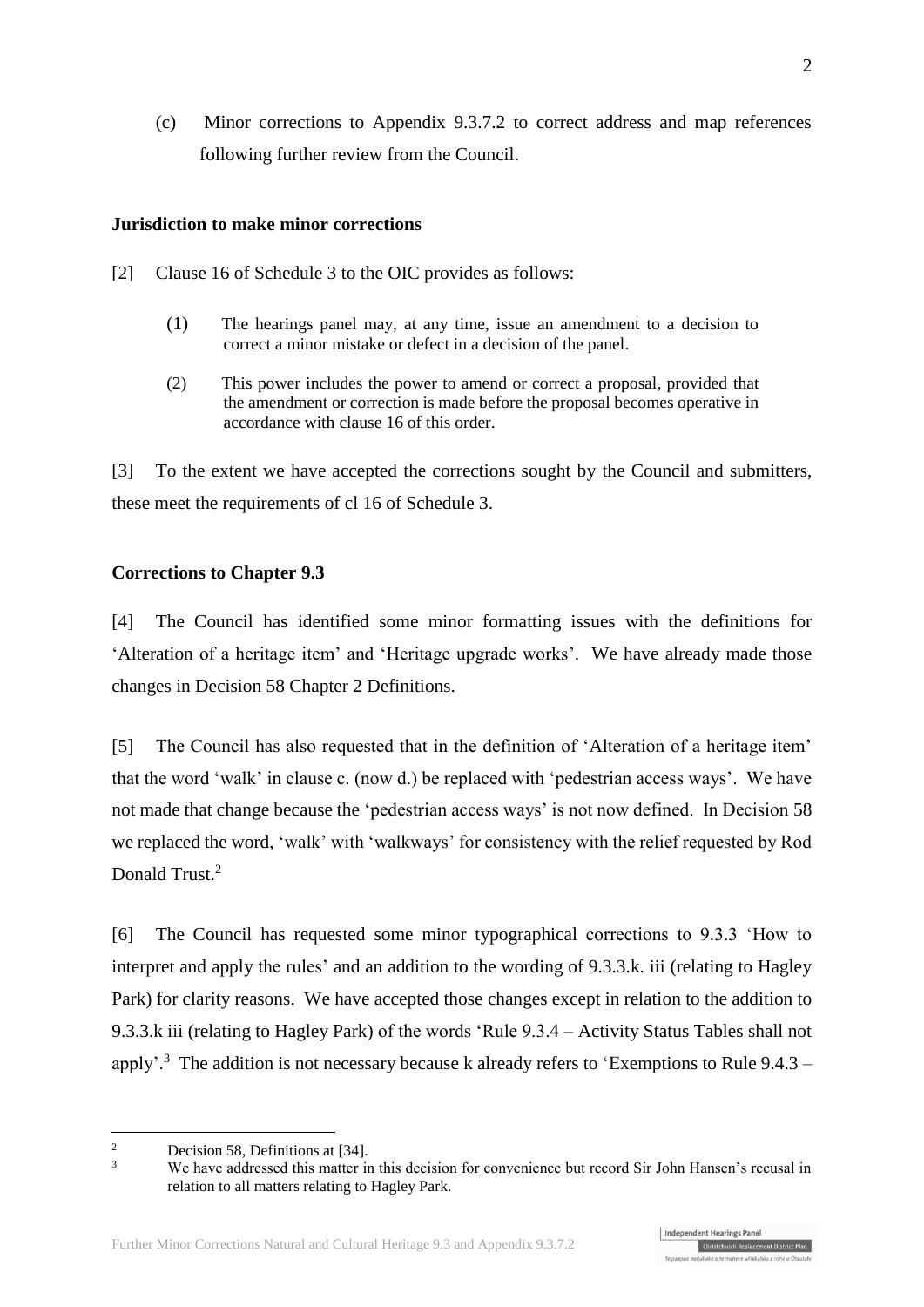Activity Status Tables'. We have, however, added the words 'the rules for heritage items shall not apply' which is consistent with the drafting in 9.3.3 k. ii (relating to Elmwood Park).

[7] We will include those corrections in the updated Chapters to be attached to our Supplementary Decision to Definitions to be issued shortly.

### **Appendix 9.3.7.2**

[8] The Council has identified a number of minor corrections to Appendix 9.3.7.2.

[9] We accept the changes requested to the Explanatory note for the sake of clarity to read as follows:

Where heritage settings contain multiple heritage items, these have been grouped together using thicker lines in the table below and a collective name for the heritage place scheduled historic heritage is also noted.

[10] The Council has attached a tracked change version of Appendix 9.3.7.2 as Attachment C to its further minor corrections memorandum. Attachment C reflects Decision 45. However, the Council has now identified further minor corrections to some property addresses and also to mapping references in the Appendix. These are shown as purple underlined text in the Council's Attachment C. Except in the case of the addition of map reference H31 to the entry for 35 Knowles Street, which ought to be H39, we find those changes are appropriate. We direct the Council to make those changes.

[11] The Council has now merged the three sub parts in Appendix 9.3.7.2 as directed in our first Minor Corrections Decision at [46].

#### <span id="page-2-0"></span>**Confirmation of Heritage settings not addressed in Decision 45**

[12] The Council has advised that whilst preparing the updated planning maps for Chapter 9 there are some instances where Decision 45 is silent on the extent of heritage settings. The Council has set these out in Attachment B to its further minor corrections memorandum and seeks confirmation from the Hearings Panel as to whether they have been accepted by the Panel.

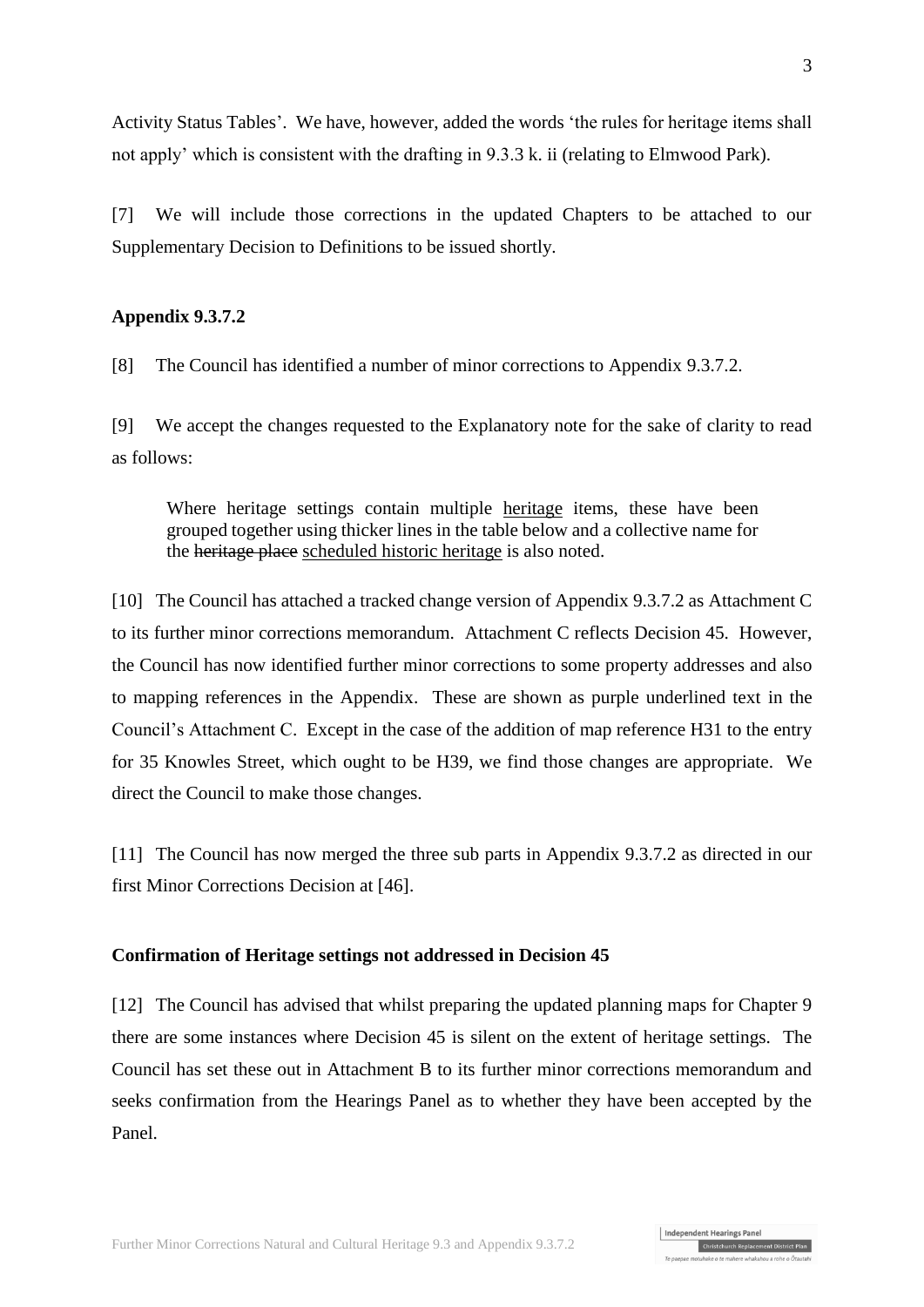[13] We address each of the identified settings below.

*University of Canterbury (3694) in relation to:*

- (a) 90 Ilam Road former dwelling and setting 'Okeover' Heritage item 300 and Heritage setting 201;
- (b) 129 Ilam Road former dwelling and setting, Ilam, Heritage item 301 and Heritage setting 620; and
- (c) 129 Ilam Road, Ilam Gardens, Heritage item 302.

[14] An error has occurred in Schedule 4 to Decision 45 in relation to these heritage items and associated settings. 'Okeover', which is located at 90 Ilam Road, was included in Schedule 4 to Decision 45. The Schedule records the acceptance of the amended heritage setting to be in accordance with Ms Amanda Ohs rebuttal evidence, Appendix N. Appendix N in fact relates to Heritage items 301 and 302 and Heritage setting 620 (Ilam Homestead and Gardens).

[15] The change to the heritage setting for Okeover, as accepted by the Council, is shown in Ms Ohs evidence in chief at Appendix  $O<sup>4</sup>$ . The University did not call evidence in opposition to Ms Ohs evidence at the hearing.

[16] The error in Decision 45 has occurred because Ms Ohs rebuttal evidence of 18 December 2015 incorrectly refers to the replacement of Appendix O of her evidence in chief with Appendix N of her rebuttal evidence.<sup>5</sup> It was in fact her evidence in chief, Appendix P (relating to 129 Ilam Road, Homestead and Gardens) that was replaced by Appendix N. That error was carried through into our decision.

[17] The entry in Schedule 4 'Amend Setting' for 90 Ilam Road, Okeover, is therefore corrected to refer to Ms Ohs evidence in chief at Appendix O.

<sup>&</sup>lt;sup>4</sup><br>Evidence in chief of Amanda Ohs, 2 December 2015.<br>Rehuttel suidance of Amanda Ohs, <sup>18</sup> December 2016

<sup>5</sup> Rebuttal evidence of Amanda Ohs, 18 December 2015 at 24.1.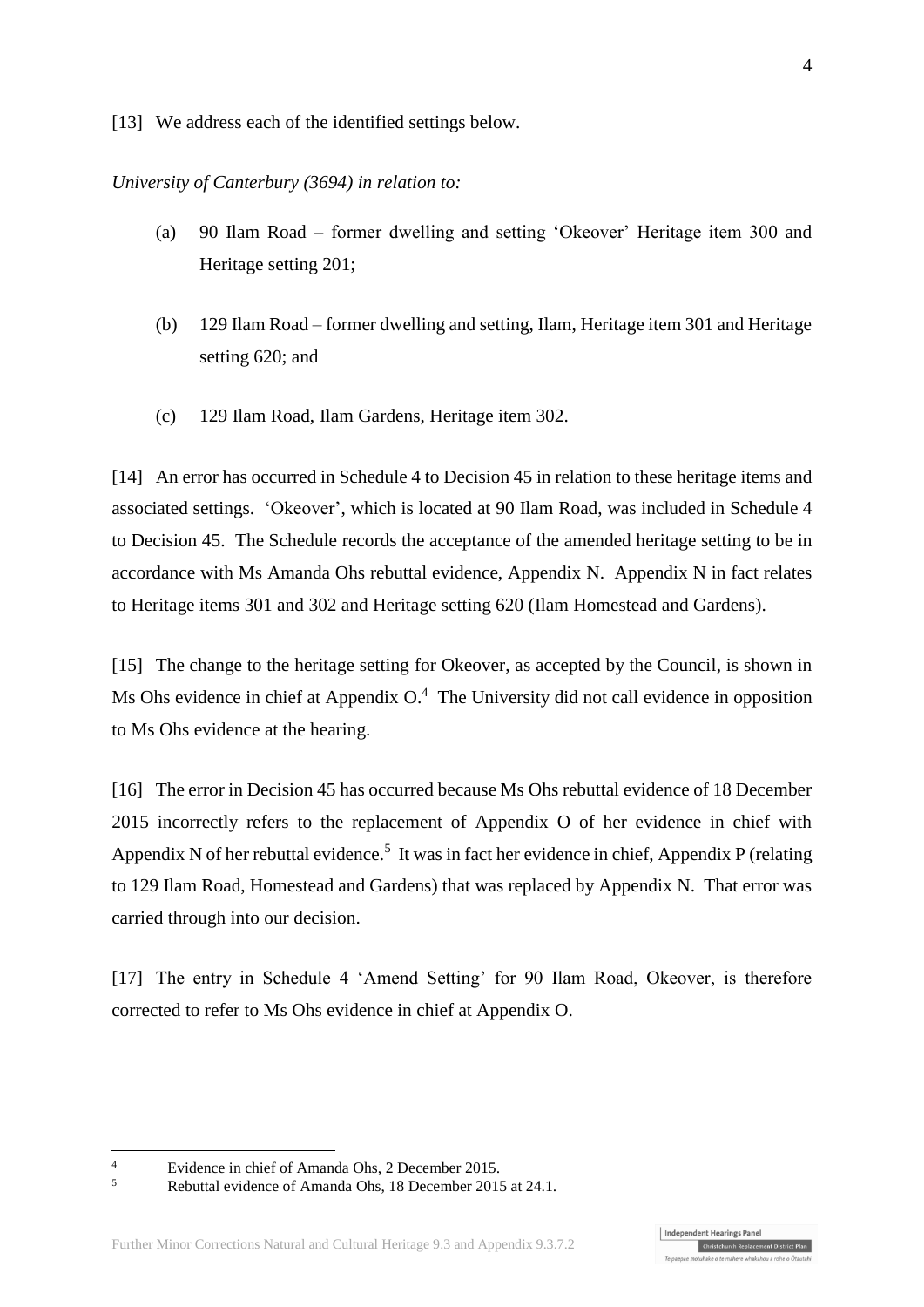[18] Our decision was silent in relation to the amended heritage setting for 129 Ilam Road. We confirm the setting as amended in Ms Ohs rebuttal evidence at Appendix N (which replaces Appendix P to her evidence in chief). 6

### *Rangi Ruru Girls' School (3697)*

(a) St Andrew's Church, 59 Hewitts Road, Heritage item 271 and Heritage setting 239.

[19] The Council notes that Decision 45 is silent on the reduction of heritage setting sought by Rangi Ruru Girls' School in relation to St Andrew's Church. Ms Ohs had recommended accepting the reduction in heritage setting as set out in her evidence in chief at 12.22 and illustrated in her Appendix R. This reduction was not addressed in the Council's closing legal submissions and was overlooked when compiling Schedule 4. We are satisfied that Ms Ohs evidence reflects the request made by the submitter and we confirm the reduction of the heritage setting accordingly.

## *Church Property Trustees and the Roman Catholic Bishop of the Diocese of Christchurch and Alpine Presbytery (3670)*

- (a) Holy Trinity Avonside Lychgate, Heritage setting 386;
- (b) St Peters Lychgate, Heritage setting 193.

[20] In relation to the Holy Trinity Avonside Lychgate, Decision 45 at [346] records the agreement reached in relation to the reduction of the heritage setting. The agreed position was inadvertently omitted from Schedule 4. We confirm the reduction of the heritage setting was accepted by the Hearings Panel.

[21] In relation to St Peters Lychgate, Decision 45 confirmed the listing of the heritage item but was silent on the setting. Ms Ohs, in her evidence in chief and rebuttal evidence, confirmed agreement had been reached with the submitter as to the extent of the setting.<sup>7</sup> We accept that evidence and confirm the heritage setting as set out in Ms Ohs evidence in chief at Appendix S.

<sup>6</sup> Evidence in chief of Amanda Ohs, 2 December 2016 at 12.18; Rebuttal evidence of Ms Ohs, 18 December 2016.

<sup>&</sup>lt;sup>7</sup> Evidence in chief of Ms Ohs, 2 December 2015, 12.25-12.26, and Appendix S; Rebuttal evidence of Ms Ohs, 18 December 2015, at 17.17.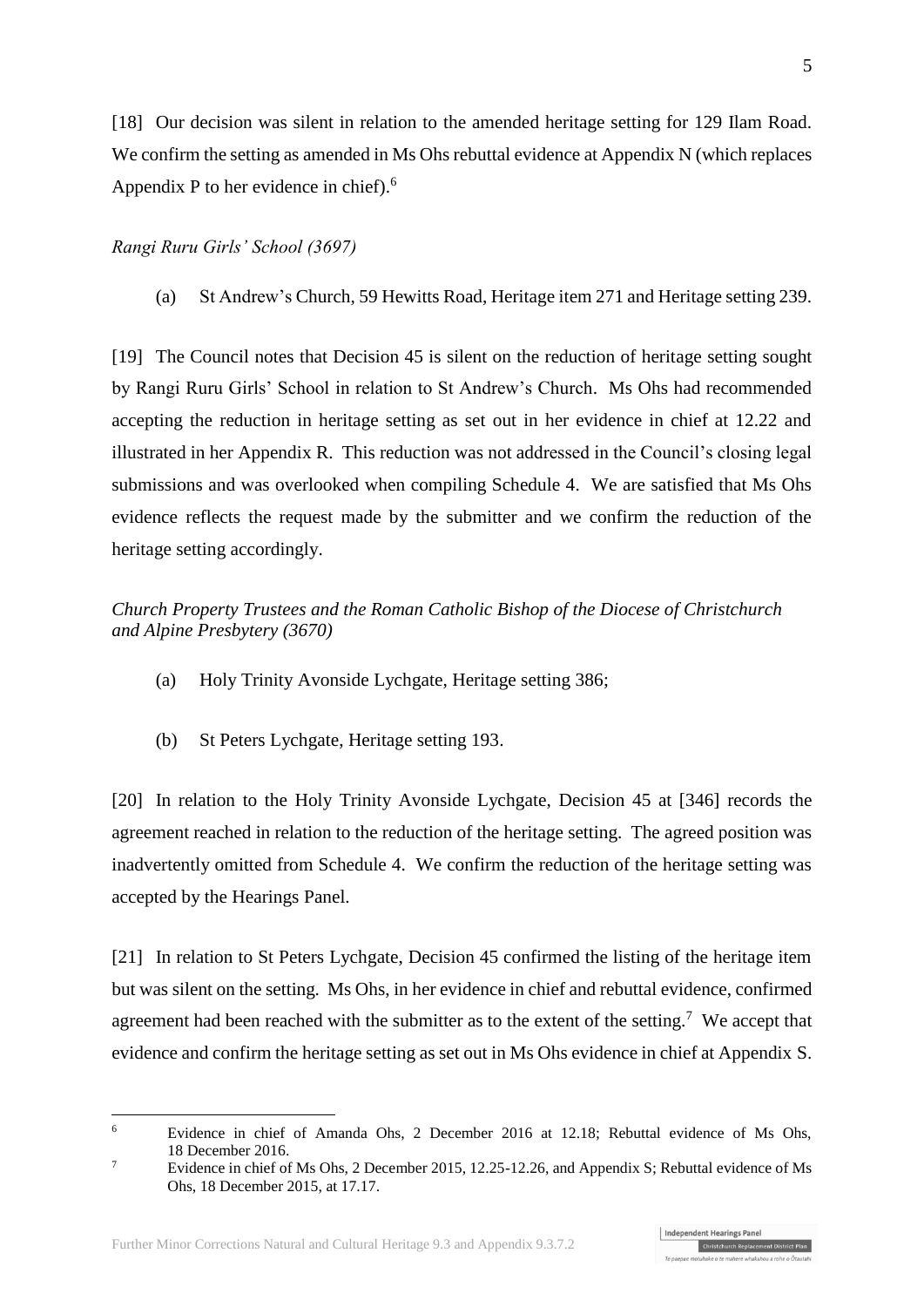- (a) 12 Glandovey Road, Heritage setting 210
- (b) 159 Oxford Street<sup>8</sup> Terrace, heritage setting 581
- (c) 280 Durham Street, Heritage setting 625
- (d) 14 Wise Street, Heritage setting 541
- (e) 26a Nash Road, Heritage setting 191
- (f) 2a Cave Terrace, Heritage setting 633
- (g) 388 Lincoln Road, Heritage setting 239
- (h) 176 Oxford Terrace (Midland club setting), Heritage setting 610
- (i) 26 Godley Quay, Heritage setting 122.

[22] Decision 45 was silent as to whether the Panel accepted the Council's submission points in relation to the properties at (a)–(i) above. The Council's closing submissions did not address these matters.

[23] In relation to '12 Glandovey Road', the Council's initial submission requested the reduction of heritage setting 210 associated with 12 Glandovey Road to remove 10A Glandovey Road, which was incorrectly associated with Heritage item 208 at 12 Glandovey Road. The Council requested an increase to heritage setting 211 for the adjoining property at 5 St Barnabas Lane to include 10A Glandovey Road as part of that setting. The Council's submission was opposed by Mr Richard Peebles (FS5073) who was considering the purchase of 5 St Barnabas Lane. Ms Ohs addressed this issue in her evidence in chief and accepted the removal of both 7 St Barnabas Lane and 10A Glandovey Road from the heritage setting related to 5 St Barnabas Lane.<sup>9</sup> The amended setting was reflected in Appendix W to her evidence in

<sup>&</sup>lt;sup>8</sup> The Council refers to Oxford Street, however, it is Oxford Terrace.

Evidence in chief of Ms Ohs, 2 December 2015 at 12.34.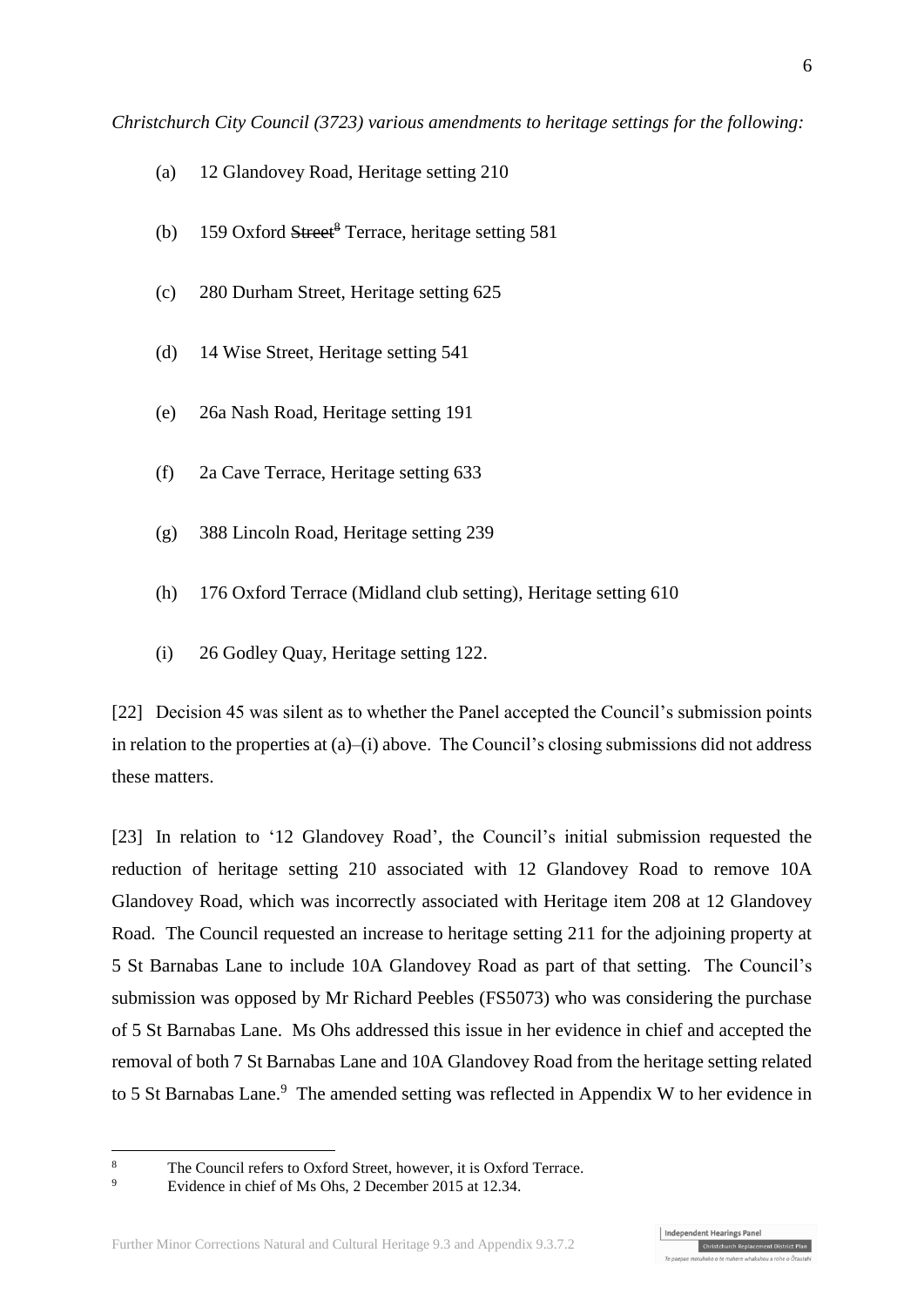chief. The removal of 7 St Barnabas Lane was recorded in Schedule 4 to Decision 45 under the heading of 'Removal from schedule' but the Decision was silent in relation to 10A Glandovey Road. This was an error and we have corrected Schedule 4 to reflect the reduction of heritage setting proposed by Ms Ohs by removing 10A Glandovey Road from either setting 210 or 211.

<span id="page-6-0"></span>[24] In relation to changes sought by the Council to the properties listed  $(b)$ –(i) above, the Council's further corrections memorandum states that they were collectively addressed in Ms Ohs evidence in chief at  $15.4$ -15.6 which states as follows:<sup>10</sup>

- **15.4** The Council submission (#3723 points on historic heritage technical issues seek to amend heritage planning and aerial maps, historic heritage schedules and statements of significance to improve clarity, accuracy and internal consistency which will aid interpretation of historic heritage provisions. The nature of these amendments can be summarised as follows:
	- (a) reduce or increase the extent of the heritage item or setting in planning and aerial maps and make corresponding amendments to schedule addresses to align settings with property boundaries or limit settings to parts of land parcels. These were to correct mapping errors and/or reflect revised assessments of contextual heritage values, and generally reduce restrictions on heritage and adjoining landowners.
	- (b) add dimensions on aerial maps for settings which relate to parts of land parcels to help identify the extent of settings
	- (c) clarify or update location of items on planning maps and aerial maps where item is underground or has been relocated
	- (d) correct duplicate setting ID in planning maps, aerial maps and schedule
	- (e) update statements of significance and schedules to reflect post-earthquake condition of items (amend description or replace photographs), and to correct errors in grammar, facts, names and addresses, Group.
- **15.5** There are no additional substantive changes requested in the Council's submission requiring further elaboration in this report.
- **15.6** I accept this submission apart from item 76 in the Council's submission table, which is related to matters of clarity of the provisions rather than heritage aspects and is addressed in the evidence of Ms Caroline Rachlin.

<span id="page-6-1"></span>[25] Except in the case of 159 Oxford Terrace, which we address separately below, we find that the reduction in the heritage settings are appropriate and align the heritage setting with boundaries of the properties that they relate to. They are small changes to the setting, which in

Evidence in chief of Ms Ohs, 2 December 2015.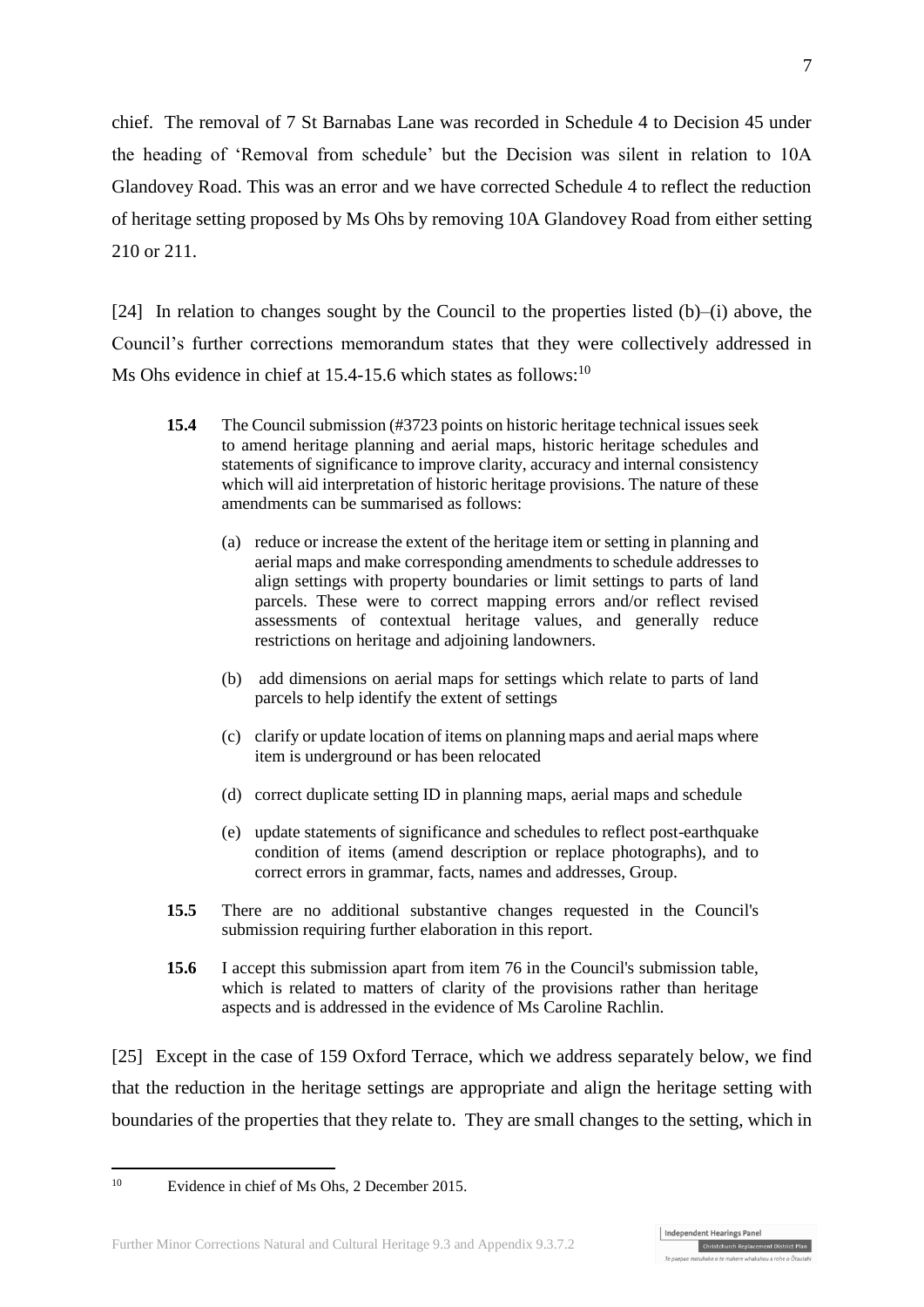some cases are difficult to discern from the planning maps. We accept the reasons for the change requested as set out in the Council's written submission at Attachment 1 and Attachment 2 and confirm the decrease in heritage settings on that basis.

[26] In relation to 159 Oxford Terrace the Council's submission point requested the increase in the heritage setting for the building known as 'Our City O-Tautahi' located on the corner of Worcester Street and Oxford Terrace. The heritage setting as notified extended along the river and south across Worcester Street in front of the building. The Council's submission requested as follows:

Extend the heritage setting of 159 Oxford Terrace across Worcester Street. The building is located on a prominent corner site therefore there is potential for adverse effects in this areas of road reserve – amend planning map 32 and aerial map 225, as shown at Attachment 2, page  $3.^{11}$ 

[27] The map attached to the submission, in Attachment 2 then shows an extension of the heritage setting 581 across the Worcester Street intersection with Oxford Terrace, and extending along Oxford Terrace, half way along the frontage of the former Rydges Hotel building (shaded blue).

[28] We find that the explanation given by Ms Ohs in her evidence in chief as recorded above at [\[24\]](#page-6-0) does not adequately explain the extension of heritage setting 581. It results in a significant extension across a public road and the road frontage of the former Rydges Hotel. We have insufficient evidence to confirm the extension requested by the Council.

[29] We have updated Schedule 4 to include matters addressed in  $[12] - [25]$  $[12] - [25]$  above and attach the same to this decision as Attachment A.

 $11$ 

Christchurch Replacement District Plan

Independent Hearings Panel

Council submission (3723), Attachment 1, page 20.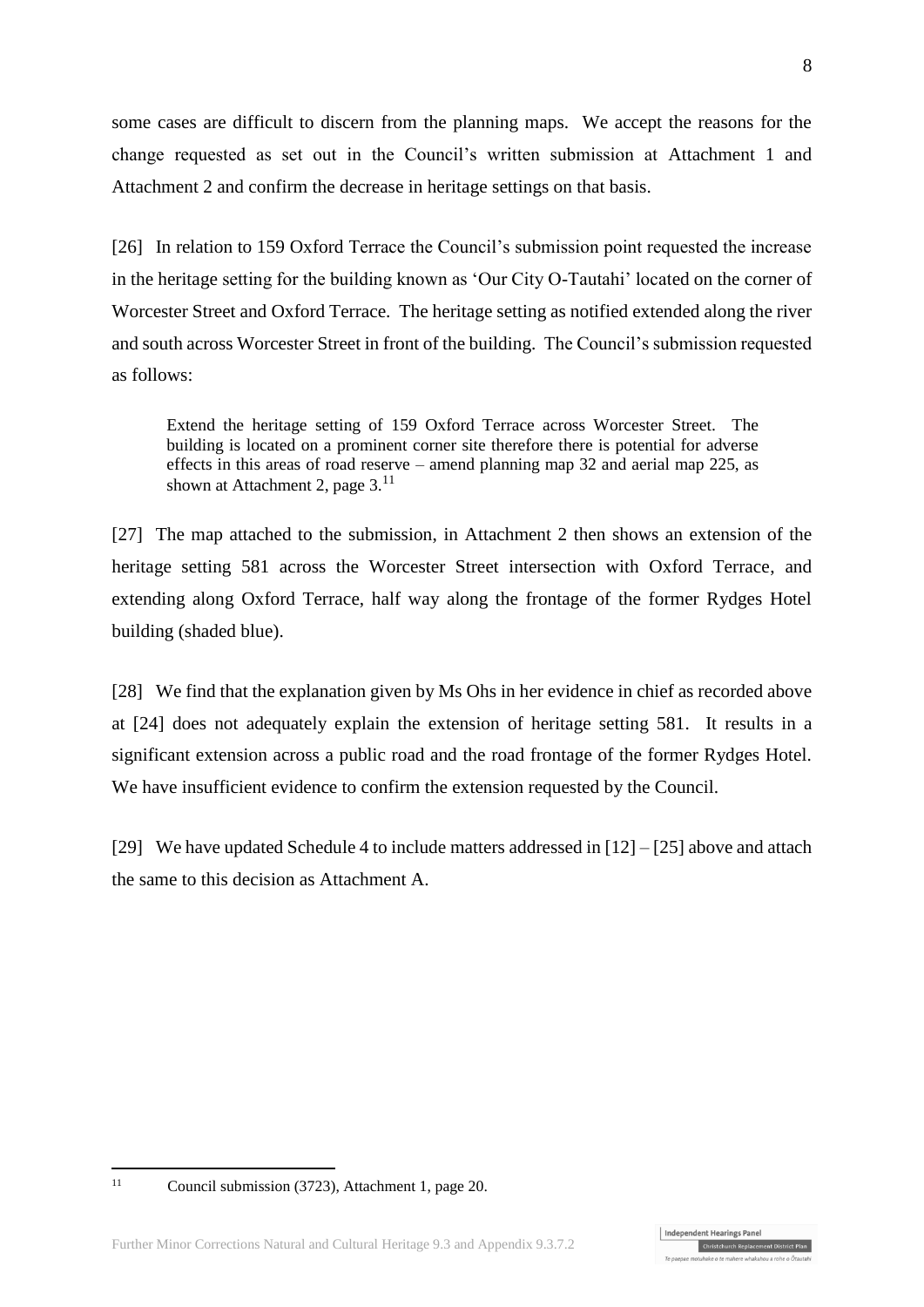For the Hearings Panel:

 $49$ 

Hon Sir John Hansen Chair

Environment Judge John Hassan Deputy Chair

Γł

Dr Phil Mitchell Panel Member

mz

Ms Sarah Dawson Panel Member

Jane Huria Ms Pand

Independent Hearings Panel Christchurch Replacement D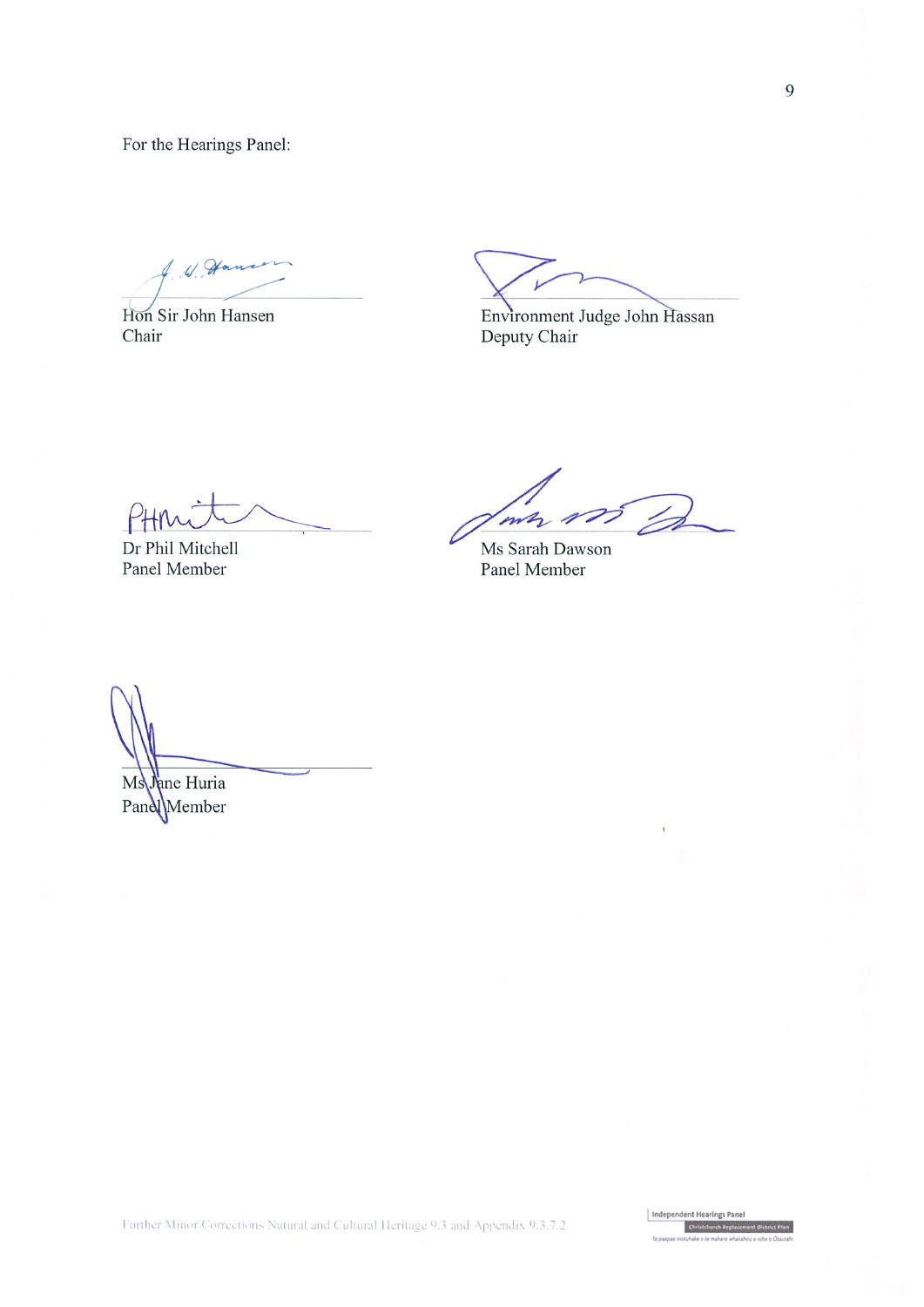# Attachment A – Updated Schedule 4 to Decision 45 Historic Heritage



 $\tau_{\alpha}$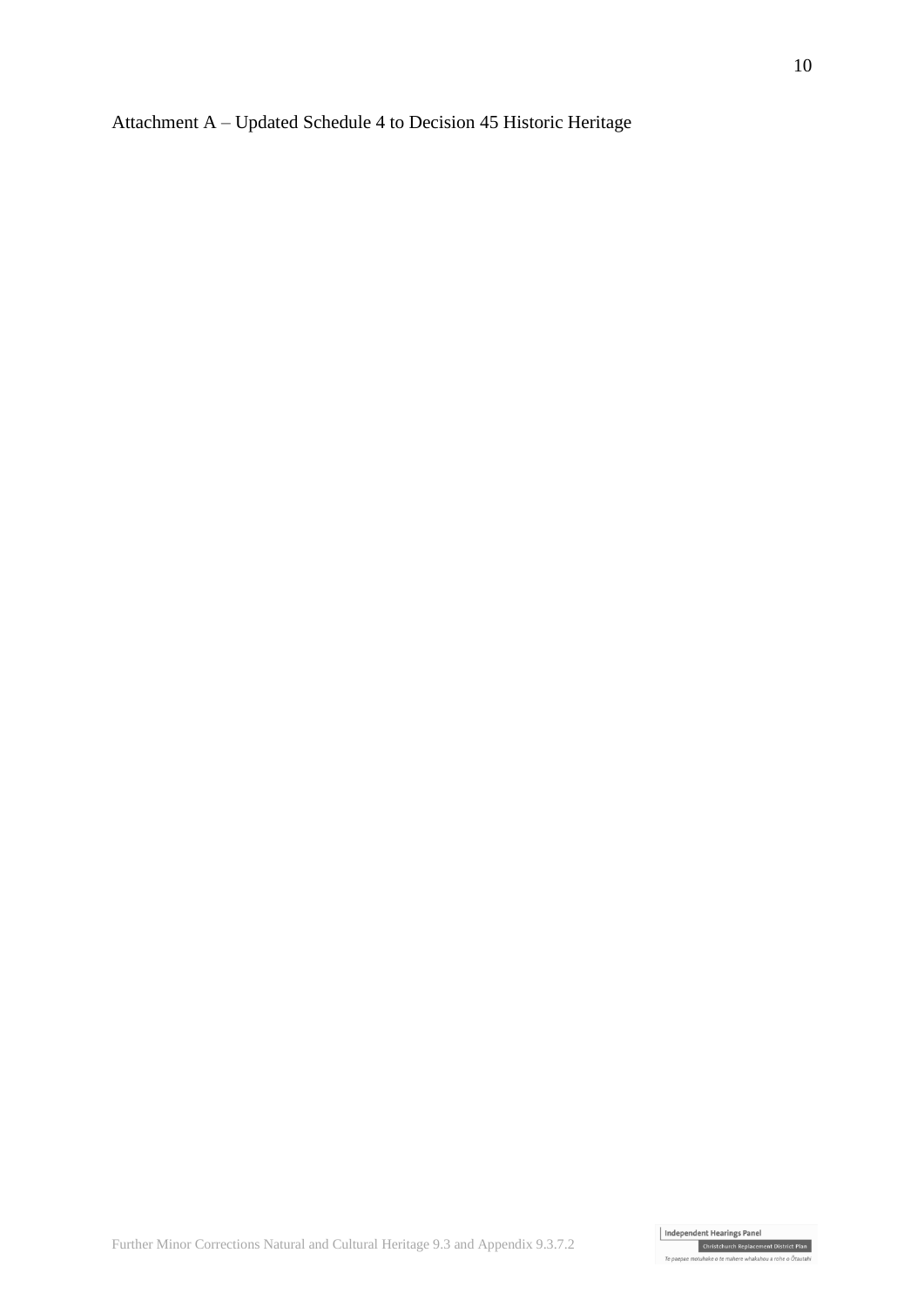## **SCHEDULE 4**

Agreed changes to Appendix 9.3.7.2

Further Minor Corrections Natural and Cultural Heritage 9.3 and Appendix 9.3.7.2

To nanna r .<br>1960 - An makara ududeskau a raka a An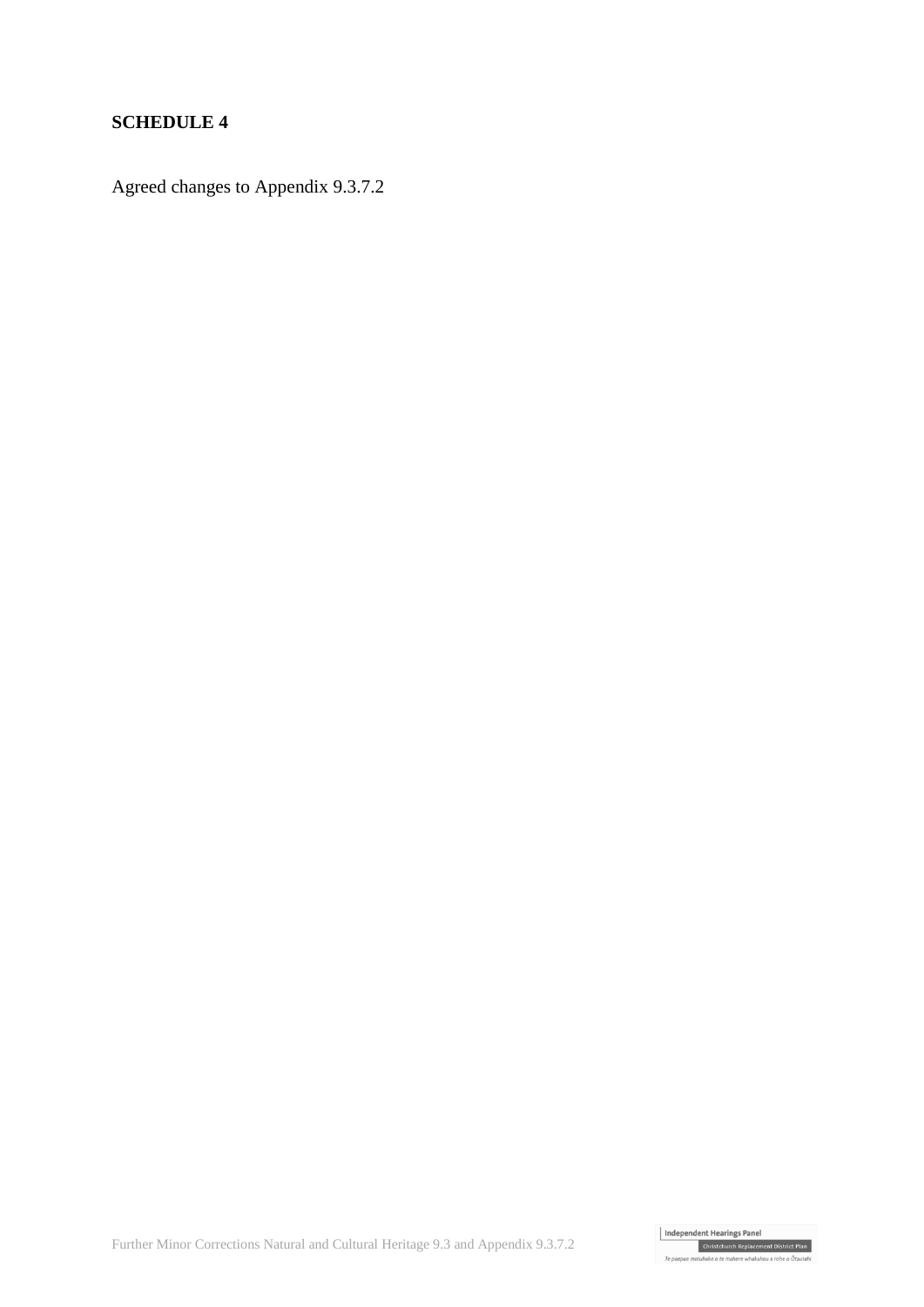# **ADDITION TO SCHEDULE**

| <b>Address</b>                              | <b>Description and/or</b><br><b>Name</b>                         | Heritage<br><b>Item</b><br><b>Number</b> | Heritage<br><b>Setting</b><br><b>Number</b> | Group                 | Submitter(s)                                                                                              | Decision and associated direction.<br>Add in accordance with:           |
|---------------------------------------------|------------------------------------------------------------------|------------------------------------------|---------------------------------------------|-----------------------|-----------------------------------------------------------------------------------------------------------|-------------------------------------------------------------------------|
| 270 Barrington Street                       | <b>Barrington Park Gates</b>                                     | 1377                                     | N/A                                         | Significant           | 3601 Cashmere Residents Assn                                                                              | Amanda Ohs Supplementary<br>Evidence, 4 April 2016, at 4.3.             |
| 79 Carmen Road                              | Former Stoneyhurst /<br>Hornby Lodge and<br>setting              | 1370                                     | 635                                         | Significant           | 3643 Li Jun Xue                                                                                           | Amanda Ohs. EIC, Appendix AD.                                           |
| 71 Domain Terrace                           | <b>Coronation Hall</b>                                           | 1376                                     | 641                                         | Significant           | 3601 Cashmere Residents Assn                                                                              | Amanda Ohs, Supplementary<br>Evidence, 4 April 2016, at 5.5.            |
| 8 Governors Bay -<br><b>Teddington Road</b> | Former Vicarage and<br>Setting, St Cuthbert's                    | 1375                                     | 640                                         | Significant           | 3670 Church Property Trustees and<br>3633 Dr Ian and Dr Lynne Lochhead<br>3675 Historic Places Canterbury | Closing legal submissions for CPT,<br>10 June 2016, Schedule A, page 6. |
| 2 Norwich Quay                              | Commercial building<br>and Setting                               | 1372                                     | 637                                         | Significant           | 3615 Jenny Betts                                                                                          | Amanda Ohs, EIC, Appendix AB.                                           |
| 51 Radley Street                            | Dwelling                                                         | 1371                                     | 636                                         | Significant           | 3260 Anthony and Maria Johnson                                                                            | Fiona Wykes, EIC, at 12.9.                                              |
| 2 Summit Road                               | <b>Godley Head Battery</b><br>and associated camp<br>and Setting | 1373                                     | 638                                         | Highly<br>Significant | 3675 Historic Places Canterbury                                                                           | Amanda Ohs, EIC, Appendix AF.                                           |
| 1 Taylors Mistake Bay                       | <b>Bach and Setting</b>                                          | 1393                                     | 643                                         | Significant           | 3525 Taylors Mistake Association and<br>others                                                            | Closing legal submissions for CCC,<br>Appendix G.                       |
| 2 Taylors Mistake Bay                       | <b>Bach and Setting</b>                                          | 1392                                     | 643                                         | Significant           | 3525 Taylors Mistake Association and<br>others                                                            | Closing legal submissions for CCC,<br>Appendix G.                       |
| 6 Taylors Mistake Bay                       | <b>Bach and Setting</b>                                          | 1391                                     | 643                                         | Significant           | 3525 Taylors Mistake Association and<br>others                                                            | Closing legal submissions for CCC,<br>Appendix G.                       |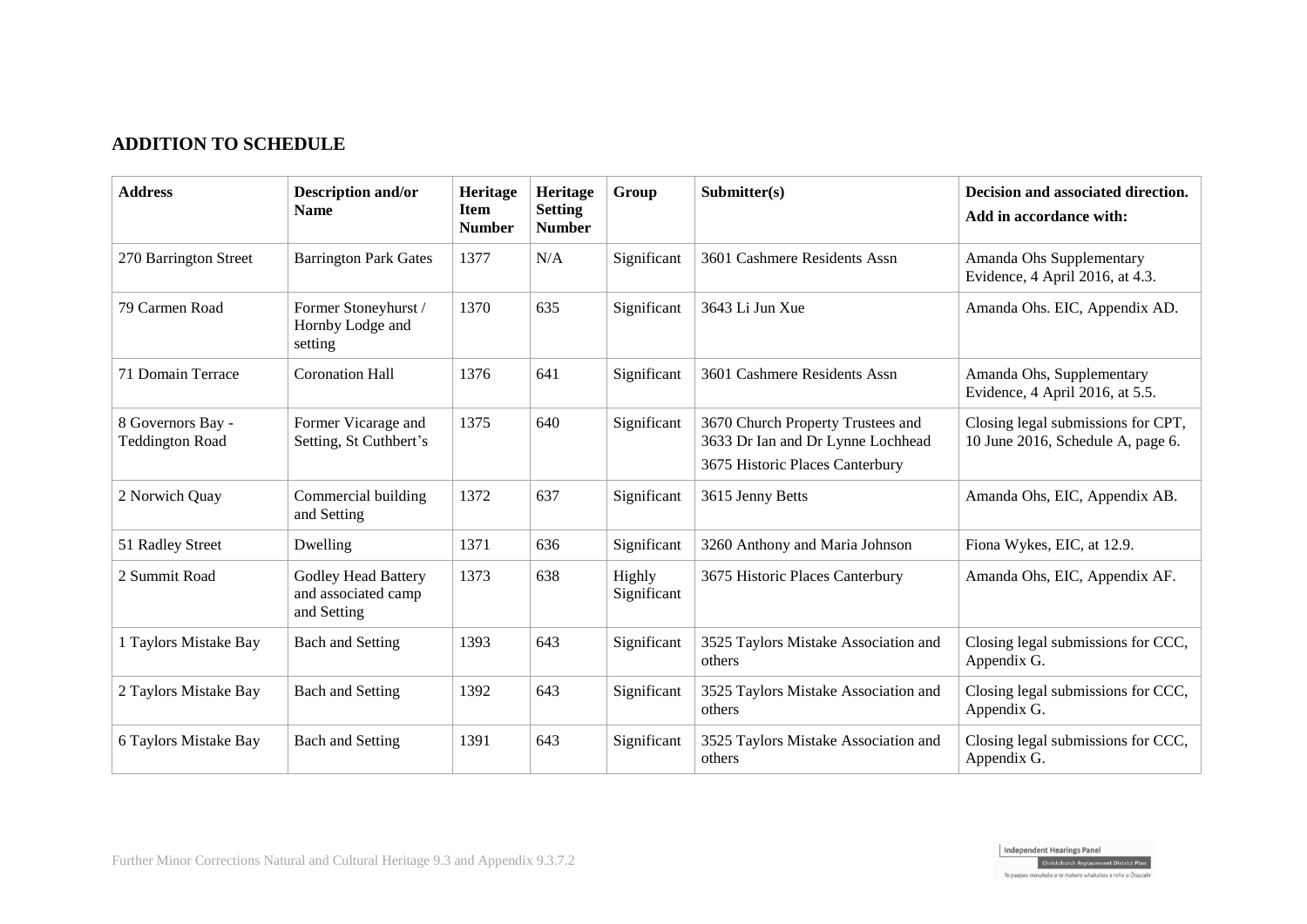| <b>Address</b>         | <b>Description and/or</b><br><b>Name</b> | Heritage<br><b>Item</b><br><b>Number</b> | Heritage<br><b>Setting</b><br><b>Number</b> | Group       | Submitter(s)                                   | Decision and associated direction.<br>Add in accordance with: |
|------------------------|------------------------------------------|------------------------------------------|---------------------------------------------|-------------|------------------------------------------------|---------------------------------------------------------------|
| 28 Taylors Mistake Bay | <b>Bach and Setting</b>                  | 1390                                     | 644                                         | Significant | 3525 Taylors Mistake Association and<br>others | Closing legal submissions for CCC,<br>Appendix G.             |
| 30 Taylors Mistake Bay | <b>Bach and Setting</b>                  | 1389                                     | 644                                         | Significant | 3525 Taylors Mistake Association and<br>others | Closing legal submissions for CCC.<br>Appendix G.             |
| 31 Taylors Mistake Bay | <b>Bach and Setting</b>                  | 1388                                     | 644                                         | Significant | 3525 Taylors Mistake Association and<br>others | Closing legal submissions for CCC,<br>Appendix G.             |
| 32 Taylors Mistake Bay | <b>Bach and Setting</b>                  | 1387                                     | 644                                         | Significant | 3525 Taylors Mistake Association and<br>others | Closing legal submissions for CCC,<br>Appendix G.             |
| 33 Taylors Mistake Bay | <b>Bach and Setting</b>                  | 1386                                     | 644                                         | Significant | 3525 Taylors Mistake Association and<br>others | Closing legal submissions for CCC,<br>Appendix G.             |
| 47 Taylors Mistake Bay | <b>Bach and Setting</b>                  | 1385                                     | 644                                         | Significant | 3525 Taylors Mistake Association and<br>others | Closing legal submissions for CCC,<br>Appendix G.             |
| 49 Taylors Mistake Bay | <b>Bach and Setting</b>                  | 1384                                     | 645                                         | Significant | 3525 Taylors Mistake Association and<br>others | Closing legal submissions for CCC,<br>Appendix G.             |
| 56 Taylors Mistake Bay | <b>Bach and Setting</b>                  | 1383                                     | 645                                         | Significant | 3525 Taylors Mistake Association and<br>others | Closing legal submissions for CCC,<br>Appendix G.             |
| 57 Taylors Mistake Bay | <b>Bach and Setting</b>                  | 1382                                     | 645                                         | Significant | 3525 Taylors Mistake Association and<br>others | Closing legal submissions for CCC,<br>Appendix G.             |
| 59 Taylors Mistake Bay | <b>Bach and Setting</b>                  | 1381                                     | 645                                         | Significant | 3525 Taylors Mistake Association and<br>others | Closing legal submissions for CCC,<br>Appendix G.             |
| 68 Taylors Mistake Bay | <b>Bach and Setting</b>                  | 1380                                     | 645                                         | Significant | 3525 Taylors Mistake Association and<br>others | Closing legal submissions for CCC,<br>Appendix G.             |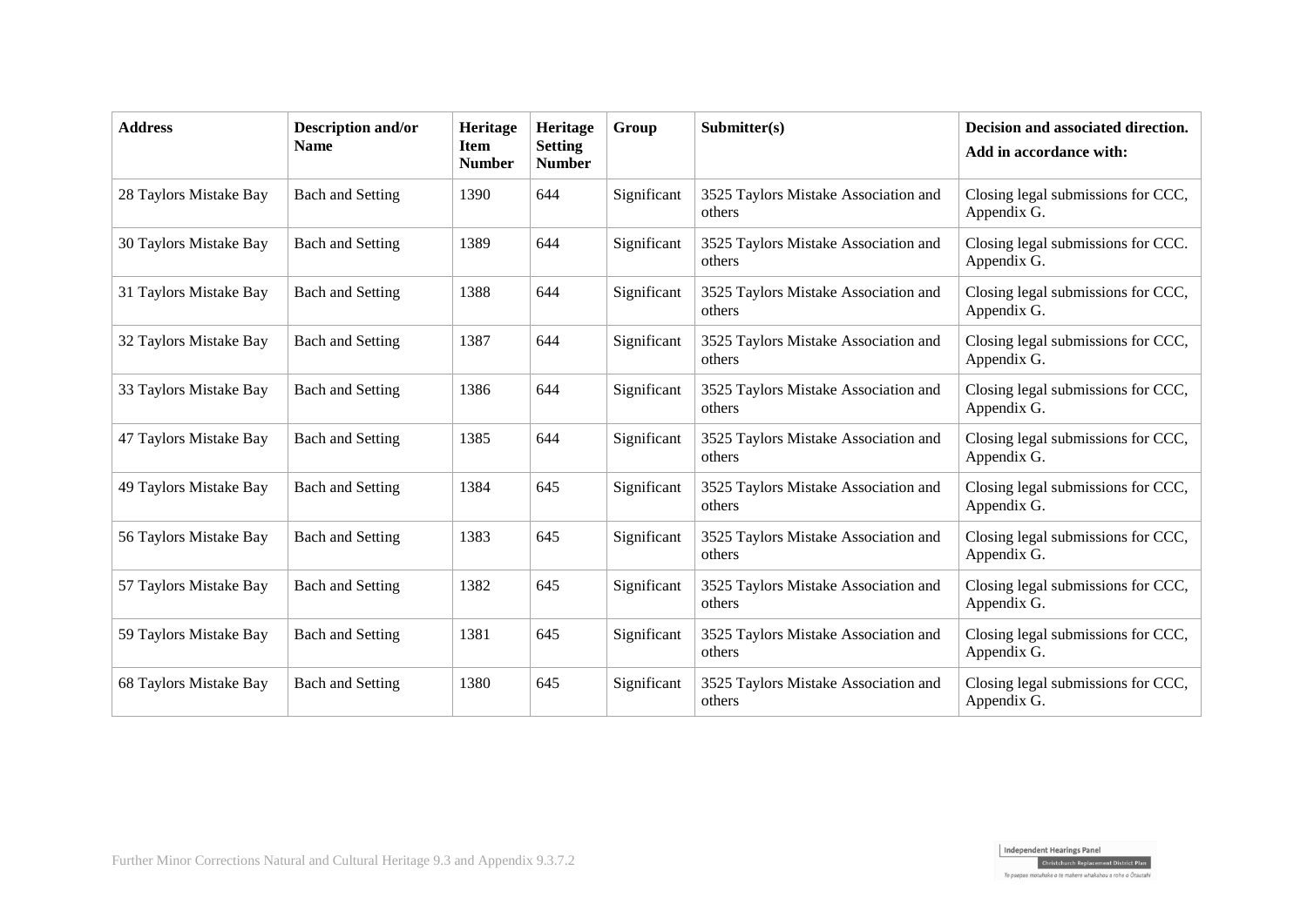## **AMEND ITEM DESCRIPTION**

| <b>Address</b>                            | <b>Description and/or Name</b>                                                                                                                                                                  | <b>Heritage</b><br>Item<br><b>Number</b> | <b>Heritage</b><br><b>Setting</b><br><b>Number</b> | Group                 | $\text{Submitter}(s)$                               | Decision and associated direction.<br>Amend in accordance with:                                                                   |
|-------------------------------------------|-------------------------------------------------------------------------------------------------------------------------------------------------------------------------------------------------|------------------------------------------|----------------------------------------------------|-----------------------|-----------------------------------------------------|-----------------------------------------------------------------------------------------------------------------------------------|
| 145 Gloucester Street                     | Theatre Royal, including all of that part of the<br>building south of the proscenium arch but<br>excluding the new part of the building on the<br>eastern side of the seismic wall, and setting | 222                                      | 331                                                | Highly<br>Significant | 3633 Lochhead<br>FS5072 Theatre<br>Royal Foundation | Amend Item description to identify<br>parts in accordance with Amanda<br>Ohs, EIC at 12.2.                                        |
| 39 Kahu Road                              | Christchurch Boys' High School Main<br><b>Building and Setting</b>                                                                                                                              | 506                                      | 214                                                | Highly<br>Significant | 3234 and 3235<br>Christchurch<br>Boys' High School  | Amend Item description to remove<br>some elements of Main Block in<br>accordance with Fiona Wykes, EIC<br>at 11.2 and Appendix O. |
| 231 Old Sumner -<br><b>Lyttelton Road</b> | <b>Battery Point Battery</b>                                                                                                                                                                    | 1129                                     | N/A                                                | Highly<br>Significant | 3323 Lyttelton<br>Port Company                      | Amend Item description in<br>accordance with Amanda Ohs,<br>Appendix T.                                                           |
| 5 Cracroft Terrace                        | St Augustine's Anglican Church and Setting<br>(excluding the basement)                                                                                                                          | 156                                      | 312                                                | Significant           | 3670 Church<br><b>Property Trustees</b>             | Memorandum of Counsel for CCC,<br>15 February 2016. Item description<br>to exclude basement, Hannan Hall,<br>Hannan Centre.       |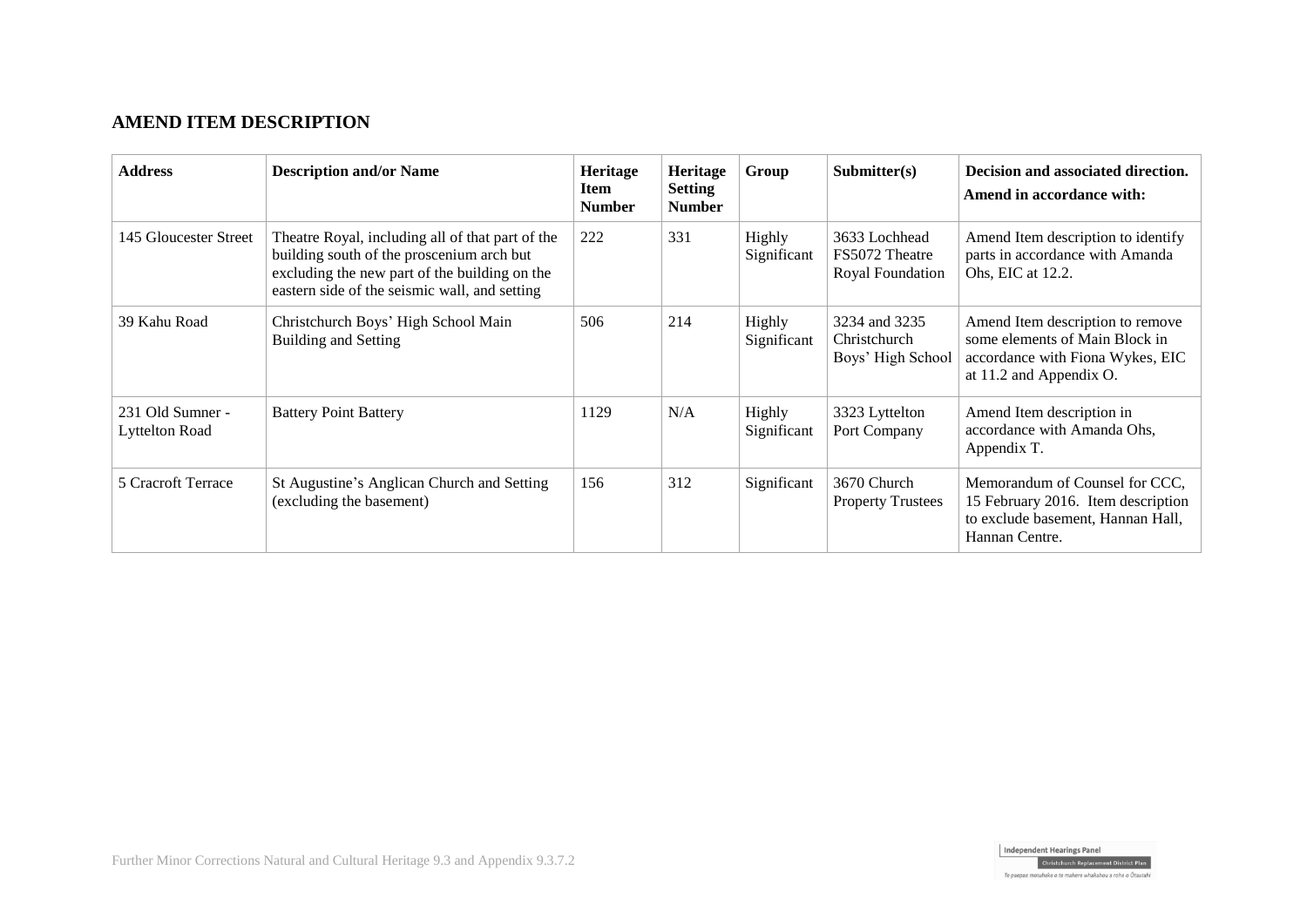# **AMEND LISTING CATEGORY**

| <b>Address</b>         | <b>Description and/or Name</b>                                         | <b>Heritage</b><br>Item<br><b>Number</b> | <b>Heritage</b><br><b>Setting</b><br><b>Number</b> | Group                 | Submitter(s)       | Decision and associated direction.<br>Amend in accordance with: |
|------------------------|------------------------------------------------------------------------|------------------------------------------|----------------------------------------------------|-----------------------|--------------------|-----------------------------------------------------------------|
| 663 Main North<br>Road | Dwelling and setting, Belfast<br>School Master's House                 | 352                                      | 614                                                | Highly<br>Significant | 3633 Lochhead      | Amanda Ohs, EIC, at 10.1.                                       |
| 100 Waimairi Road      | College House Principal's Lodge<br>and Setting                         | 534                                      | 194                                                | Significant           | 3420 College House | Amanda Ohs, EIC, at 11.4.                                       |
| 100 Waimairi Road      | College House Office, Foyer,<br><b>Accommodation Block and Setting</b> | 1336                                     | 194                                                | Significant           | 3420 College House | Amanda Ohs, EIC, at 11.4.                                       |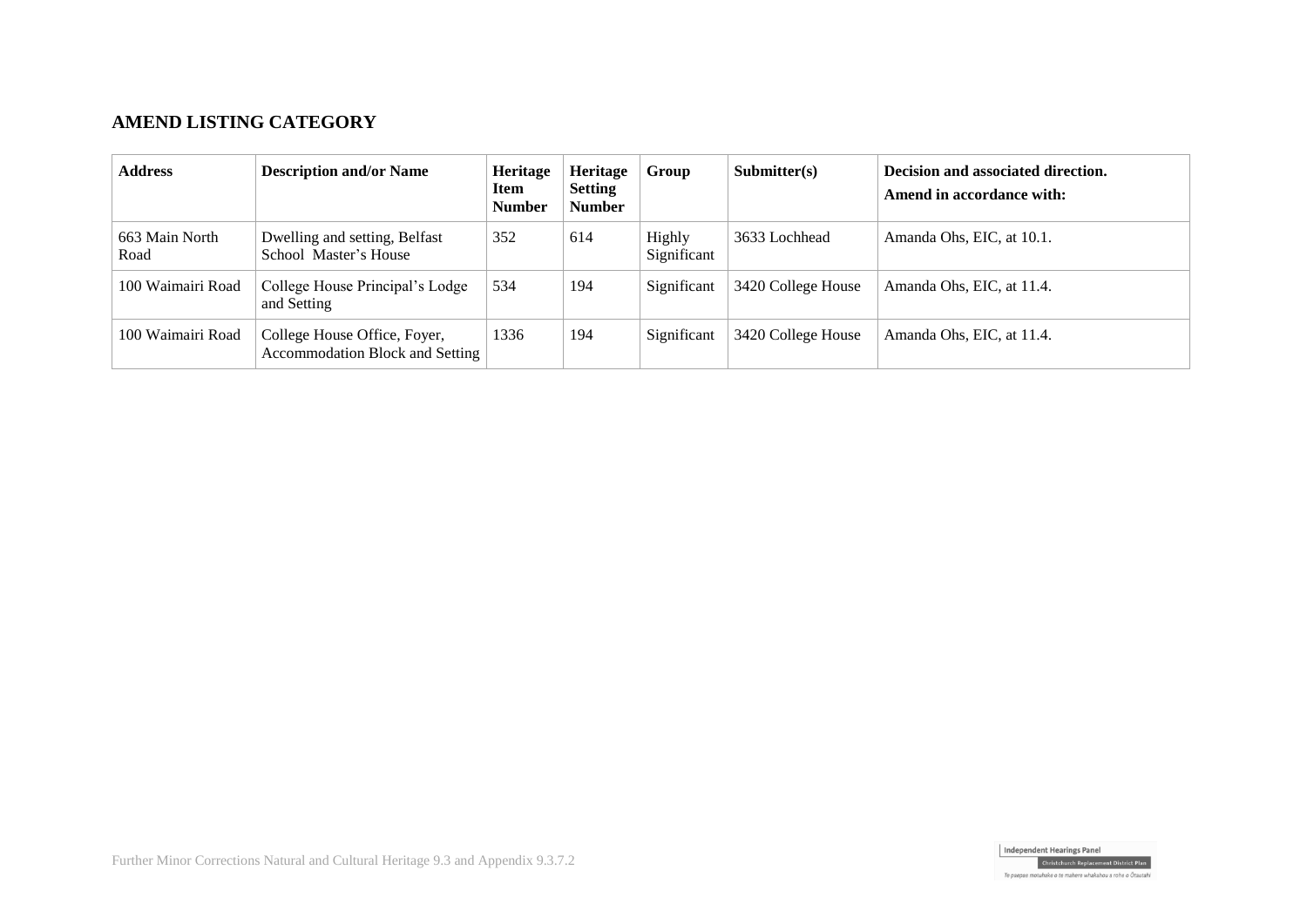# **AMEND SETTING**

| <b>Address</b>            | <b>Description and/or Name</b>                                                                                                              | Heritage<br><b>Item</b><br><b>Number</b> | Heritage<br><b>Setting</b><br><b>Number</b> | Group                                                                     | Submitter(s)                       | Decision and associated direction.<br>Amend setting in accordance with:                                                     |
|---------------------------|---------------------------------------------------------------------------------------------------------------------------------------------|------------------------------------------|---------------------------------------------|---------------------------------------------------------------------------|------------------------------------|-----------------------------------------------------------------------------------------------------------------------------|
| 30 Acacia Avenue          | Former Dwelling and Setting,<br>Middleton                                                                                                   | 27                                       | 200                                         | Significant                                                               | 3025 Lawrence John<br>Allpress     | Amanda Ohs, EIC, at 12.38. Remove 47B<br>Arthur Street.                                                                     |
| 16 Aubrey Street<br>South | Dwelling and Setting (note the<br>setting on the north east side of<br>the building ends at the<br>concrete retaining wall on that<br>side) | 1037                                     | 42                                          | Significant                                                               | 3626 Rosemary Lyon                 | Closing submissions for Rosemary Lyon, 10<br>June 2016, at 2.1 and Closing submissions for<br>CCC, 17 June 2016, at 2.2(f). |
| 2A Cave Terrace           | <b>Monck's Cave and Setting</b><br>(underground heritage item                                                                               | 1367                                     | 633                                         | Highly<br>Significant                                                     | 3723 Christchurch City<br>Council  | Amanda Ohs, EIC at 15.4.-15.6 as shown in<br>Attachment 2 to submission 3723, page 19.                                      |
| 66H Clarence Street       | Former Addington Railway<br>Workshops Water Tower and<br>Setting                                                                            | 96                                       | 222                                         | Highly<br>Significant                                                     | 3626 Ngāi Tahu Property<br>Limited | Amanda Ohs, EIC, at 12.30, Appendix U.                                                                                      |
| 71 Corsair Drive          | <b>Former RNZAF Station</b><br><b>Wigram Instructional</b><br>Building/Control Tower and<br>Setting                                         | 628                                      | 184                                         | Highly<br>Significant                                                     | 3626 Ngāi Tahu Property<br>Limited | Amanda Ohs, EIC, at 12.31, Appendix V.                                                                                      |
| 280 Durham Street         | <b>Canterbury Provincial</b><br>Chambers and related<br>buildings and Setting                                                               | 638, 172<br>and 1345                     | 625                                         | For172 and<br>638 Highly<br>Significant<br>and for<br>1345<br>Significant | 3723 Christchurch City<br>Council  | Amanda Ohs, EIC at 15.4.-15.6 as shown in<br>Attachment 2 to submission 3723, page 15,<br>17 and 18.                        |
| 12 Glandovey Road         | <b>Dwelling and Setting</b>                                                                                                                 | 208                                      | 210                                         | Significant                                                               | 3723 Christchurch City<br>Council  | Amanda Ohs, Evidence in Chief, 12.34<br>remove 10A Glandovey Road from setting.                                             |
| 26 Godley Quay            | <b>Dwelling and Setting</b>                                                                                                                 | 1134                                     | 122                                         | Significant                                                               | 3723 Christchurch City<br>Council  | Amanda Ohs, EIC at 15.4.-15.6 as shown in<br>Attachment 2 to submission 3723, page 9.                                       |

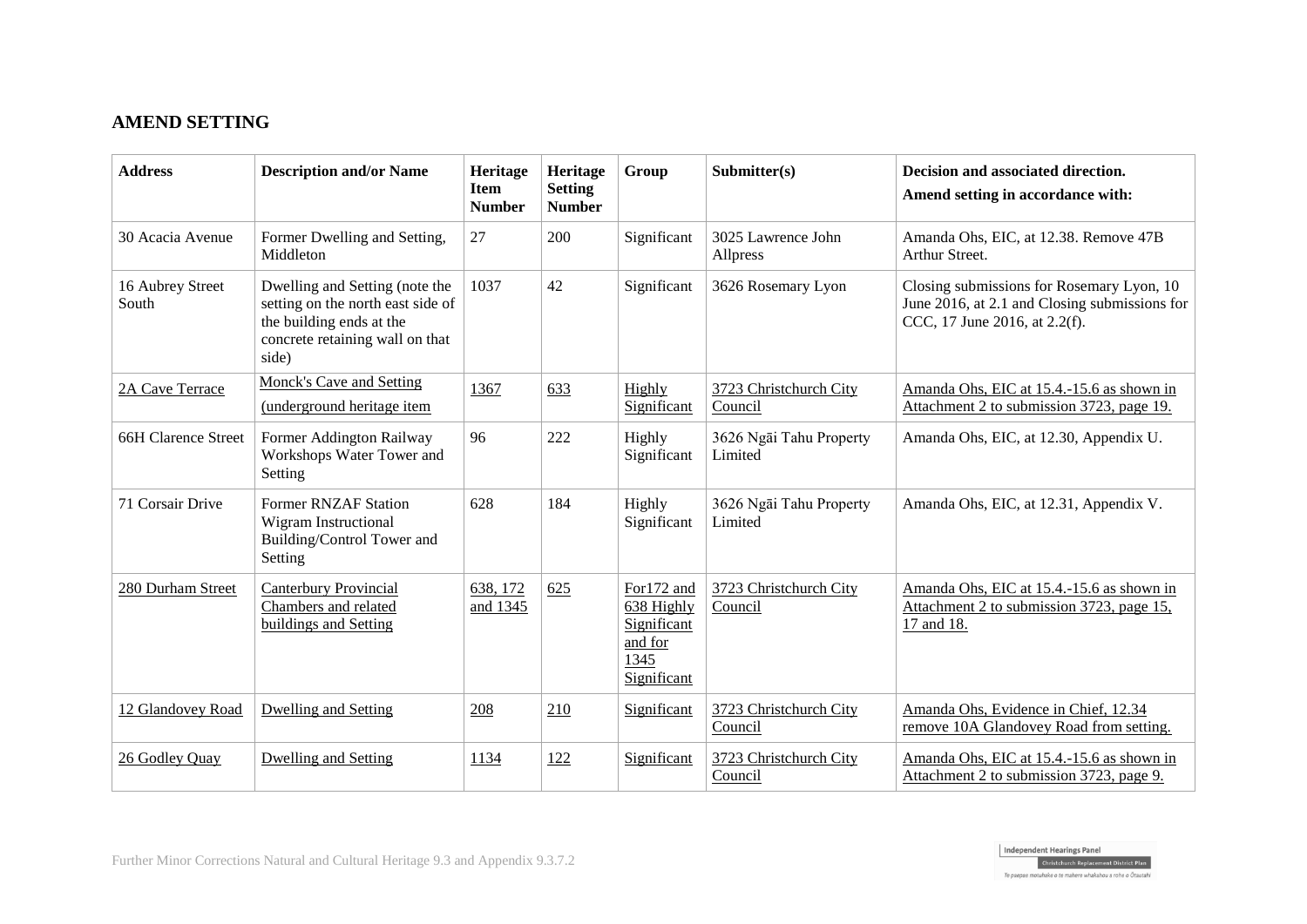| <b>Address</b>                              | <b>Description and/or Name</b>                                        | Heritage<br><b>Item</b><br><b>Number</b> | Heritage<br><b>Setting</b><br><b>Number</b> | Group                 | Submitter(s)                                                            | Decision and associated direction.<br>Amend setting in accordance with:              |
|---------------------------------------------|-----------------------------------------------------------------------|------------------------------------------|---------------------------------------------|-----------------------|-------------------------------------------------------------------------|--------------------------------------------------------------------------------------|
| 8 Governors Bay -<br><b>Teddington Road</b> | St Cuthbert's Church and<br>Setting                                   | 674                                      | 179                                         | Highly<br>Significant | 3670 Church Property<br>Trustees and 3675 Historic<br>Places Canterbury | Amanda Ohs, Rebuttal, Appendix H.                                                    |
| 50 Hawke Street                             | St Faith's Church and Setting                                         | 239                                      | 468                                         | Highly<br>Significant | 3670 Church Property<br>Trustees                                        | Amanda Ohs, Rebuttal, Appendix G.                                                    |
| 59 Hewitts Road                             | Former Dwelling and Setting,<br>Te Koraha                             | 270                                      | 240                                         | Highly<br>Significant | 3697 Rangi Ruru                                                         | Amanda Ohs, Rebuttal, Appendix M and<br>Correction to Spelling.                      |
| 59 Hewitts Road                             | St Andrews Church and<br>Setting                                      | 271                                      | 239                                         | Highly<br>Significant | 3723 Christchurch City<br>Council                                       | Amanda Ohs, EIC, Appendix R.                                                         |
| 90 Ilam Road                                | Former Dwelling and Setting,<br>Okeover                               | 300                                      | 201                                         | Significant           | 3694 University of<br>Canterbury                                        | Amanda Ohs, EIC, Appendix O.                                                         |
| 129 Ilam Road                               | Former dwelling and Setting                                           | 301                                      | 602                                         | Highly<br>Significant | 3694 University of<br>Canterbury                                        | Amanda Ohs, Rebuttal, Appendix N.                                                    |
| 388 Lincoln Road                            | Former Addington Gaol, Wall<br>and Setting                            | 338                                      | 230                                         | Highly<br>Significant | 3723 Christchurch City<br>Council                                       | Amanda Ohs, EIC at 15.4.-15.6 as shown in<br>Schedule 2 to submission 3723, page 12. |
| 20 Lychgate Close                           | <b>Holy Trinity Avonside</b><br>Lychgate, and Setting                 | 1358                                     | 386                                         | Significant           | 3670 Church Property<br><b>Trustees</b>                                 | Closing legal submissions on behalf of CPT,<br>10 June 2016, Schedule A, page 6.     |
| 24 Main South Road                          | St Peter's Church Lychgate<br>and Setting                             | 1314                                     | 193                                         | Significant           | 3670 Church Property<br><b>Trustees</b>                                 | Amanda Ohs, EIC, Appendix S.                                                         |
| 248 Manchester<br><b>Street</b>             | Former Church of St Luke the<br>Evangelist Bell Tower and<br>Setting. | 1290                                     | 344                                         | Significant           | 3670 Church Property<br>Trustees                                        | Closing legal submissions on behalf of CPT,<br>10 June 2016, Schedule A, page 2.     |
| 387 Manchester<br><b>Street</b>             | Former Dwelling and Setting,<br>Holly Lea/McLean's Mansion            | 373                                      | 332                                         | Highly<br>Significant | 3233 Peterborough Village<br>and 3668 Rochfort Group                    | Amanda Ohs, EIC, at 12.11, Appendix N.                                               |
| 35 Mustang Avenue                           | <b>Former RNZAF Station</b><br>Wigram Hangar 4 and Setting            | 1306                                     | 184                                         | Highly<br>Significant | 3626 Ngāi Tahu Property<br>Limited                                      | Amanda Ohs, EIC, at 12.31, Appendix V.                                               |

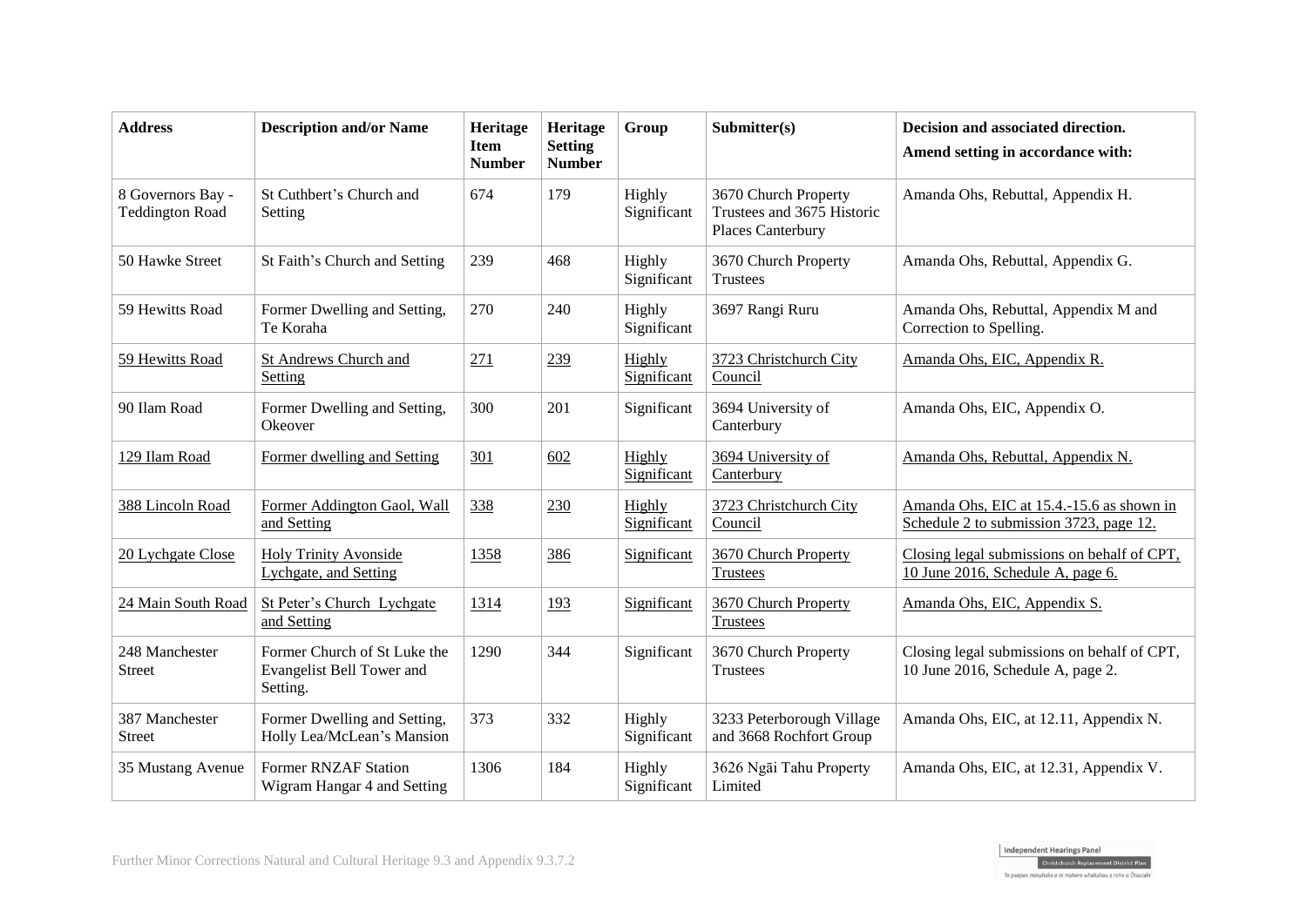| <b>Address</b>          | <b>Description and/or Name</b>                                                       | <b>Heritage</b><br><b>Item</b><br><b>Number</b> | Heritage<br><b>Setting</b><br><b>Number</b> | Group                 | Submitter(s)                            | Decision and associated direction.<br>Amend setting in accordance with:              |
|-------------------------|--------------------------------------------------------------------------------------|-------------------------------------------------|---------------------------------------------|-----------------------|-----------------------------------------|--------------------------------------------------------------------------------------|
| 35 Mustang Avenue       | Former RNZAF Station<br>Wigram Hangar 5 and Setting                                  | 629                                             | 184                                         | Highly<br>Significant | 3626 Ngāi Tahu Property<br>Limited      | Amanda Ohs, EIC, at 12.31, Appendix V.                                               |
| 26a Nash Road           | Oaklands, former Mount<br>Magdala Chapel/St John of<br><b>God Chapel and Setting</b> | 402                                             | 191                                         | Highly<br>Significant | 3723 Christchurch City<br>Council       | Amanda Ohs, EIC at 15.4.-15.6 as shown in<br>Schedule 2 to submission 3723, page 1.  |
| 1131 Okains Bay<br>Road | St John the Evangelist Church<br>and Setting                                         | 715                                             | 144                                         | Highly<br>Significant | 3670 Church Property<br><b>Trustees</b> | Amanda Ohs, Rebuttal, Appendix I.                                                    |
| 176 Oxford Terrace      | Former Midland Club and<br>Setting                                                   | 416                                             | 610                                         | Significant           | 3723 Christchurch City<br>Council       | Amanda Ohs, EIC at 15.4.-15.6 as shown in<br>Schedule 2 to submission 3723, page 16. |
| 6 Peartree Lane         | Dwelling and Setting,<br>Glenmore                                                    | 449                                             | 395                                         | Significant           | 4002 Penelope Wenlock                   | Closing submissions for CCC, 17 June 2016,<br>at $2.2(j)$ .                          |
| 65 Riccarton Road       | St James' Church and Setting                                                         | 465                                             | 220                                         | Highly<br>Significant | 3670 Church Property<br>Trustees        | Amanda Ohs, Rebuttal, Appendix F.                                                    |
| 30 Sullivan Avenue      | Former Girls' Training Hostel<br>and Setting                                         | 1366                                            | 632                                         | Significant           | 3277 CPIT                               | Amanda Ohs, EIC, Appendix M.                                                         |
| 200 Tuam Street         | Commercial Building and<br>Setting, Lawrie and Wilson<br>Auctioneers                 | 514                                             | 378                                         | Significant           | 3721 CERA                               | Amanda Ohs, EIC, 12.41, Appendix Z.                                                  |
| 214 Tuam Street         | Former Tuam Street Hall and<br>Setting                                               | 515                                             | 606                                         | Significant           | <b>3721 CERA</b>                        | Amanda, Ohs EIC, 12.41 Appendix Z.                                                   |
| 14 Wise Street          | Former Wood Brothers Flour<br>Mill and Setting                                       | 541                                             | 226                                         | Highly<br>Significant | 3723 Christchurch City<br>Council       | Amanda Ohs, EIC at 15.4.-15.6 as shown in<br>Schedule 2 to submission 3723, page 14. |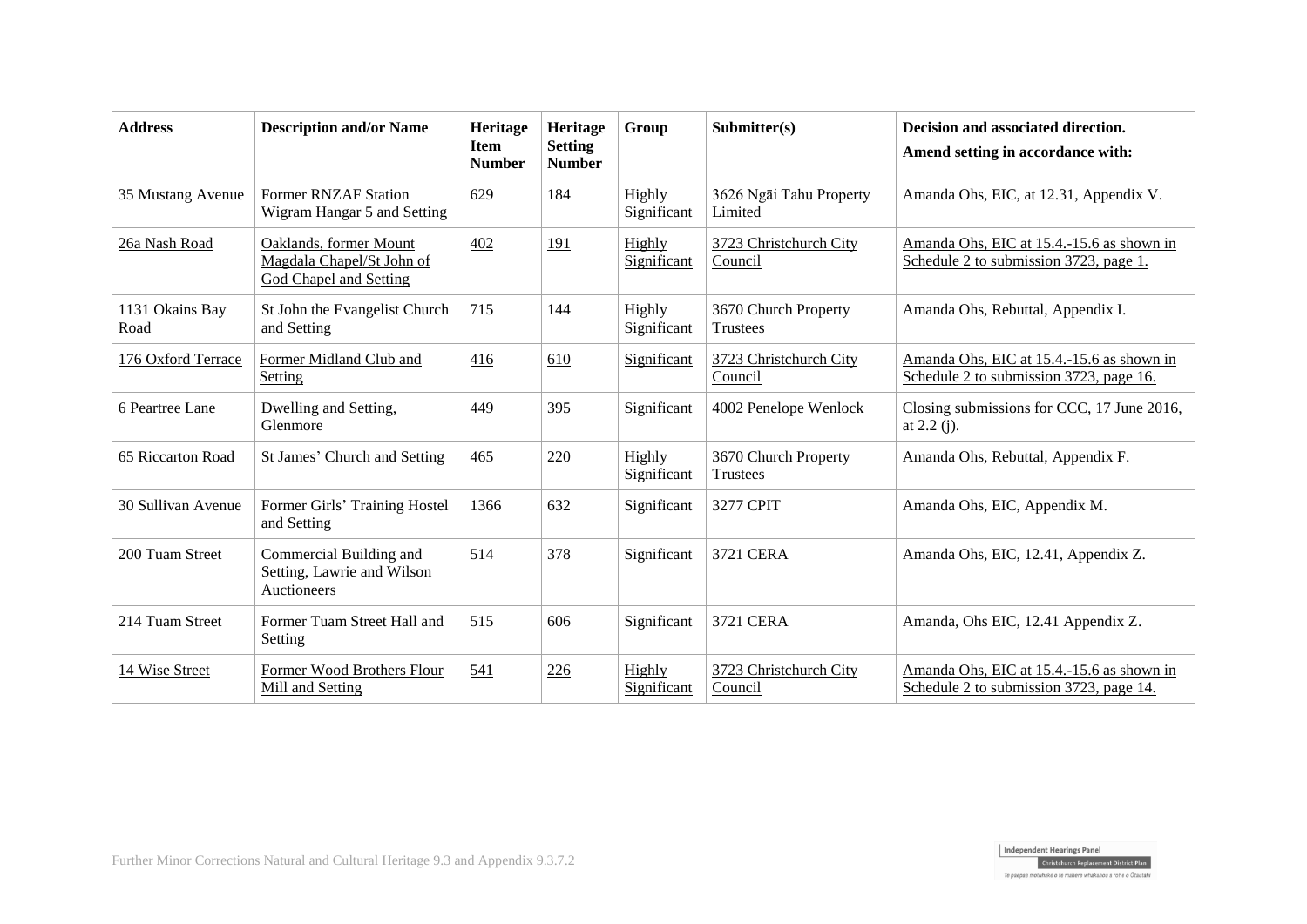# **NO CHANGE**

| <b>Street</b>              | <b>Description and/or</b><br><b>Name</b>                        | Heritage<br><b>Item</b><br><b>Number</b> | Heritage<br><b>Setting</b><br><b>Number</b> | Group                 | Submitter(s)                                                                                                  | Decision and associated direction.<br>No change in accordance with:                                           |
|----------------------------|-----------------------------------------------------------------|------------------------------------------|---------------------------------------------|-----------------------|---------------------------------------------------------------------------------------------------------------|---------------------------------------------------------------------------------------------------------------|
| 99 Cathedral Square        | Cathedral Square and<br>Setting                                 | 98                                       | 553                                         | Highly<br>Significant | 3633 Dr Ian and Dr Lynne<br>Lochhead, 3700<br>Christchurch Civic Trust<br>and Others and Carter<br>Group 3602 | Amanda Ohs, EIC, at 12.1.                                                                                     |
| 243 Durham Street<br>South | St Michael's School Hall<br>and Setting                         | 169                                      | 307                                         | Highly<br>Significant | 3670 Church Property<br><b>Trustees</b>                                                                       | Closing legal submissions on behalf of CPT, 10<br>June 2016, Schedule A.                                      |
| 243 Durham Street<br>South | St. Michael and All<br>Angels Church & Setting                  | 410                                      | 307                                         | Highly<br>Significant | 3670 Church Property<br>Trustees                                                                              | Closing legal submissions on behalf of CPT, 10<br>June 2016, Schedule A.                                      |
| 83 Heaton Street           | <b>Elmwood Park</b>                                             | 243                                      | N/A                                         | Significant           | 3682 and FS5019 Elmwood<br>Park Inc                                                                           | Closing legal submissions for CCC, 17 June<br>2016, at $2.2(e)$ . Correction to exclude 83D<br>Heaton Street. |
| 20 Mona Vale<br>Avenue     | Dwelling and Setting                                            | 384                                      | 224                                         | Significant           | 3154 David Owens                                                                                              | Submission withdrawn.                                                                                         |
| 389 Onuku Road             | Karaweko and Setting                                            | 1174                                     | 152                                         | Highly<br>Significant | 3722 Te Rūnanga o Ngāi<br>Tahu                                                                                | Amanda Ohs, EIC, 9.25.                                                                                        |
| 392 Onuku Road             | Te Whare Karakia o<br>Onuku and Setting                         | 683                                      | 500                                         | Significant           | 3722 Te Rūnanga o Ngāi<br>Tahu                                                                                | Amanda Ohs, EIC, 9.25.                                                                                        |
| 165 Racecourse<br>Road     | <b>Riccarton Racecourse</b><br>Public Grandstand and<br>Setting | 453                                      | 183                                         | Highly<br>Significant | 3414 Canterbury Jockey<br>Club                                                                                | No Change to listing. CCC closing submissions<br>Appendix G.                                                  |
| 165 Racecourse<br>Road     | Riccarton Racecourse Tea<br>House and Setting                   | 452                                      | 183                                         | Highly<br>Significant | 3414 Canterbury Jockey<br>Club                                                                                | No Change to listing. CCC closing submissions<br>Appendix G.                                                  |
| 41 Ranfurly Street         | Dwelling and Setting                                            | 454                                      | 452                                         | Significant           | 3486 N and T Tyler                                                                                            | No Change in accordance with CCC closing<br>submissions, Appendix G.                                          |

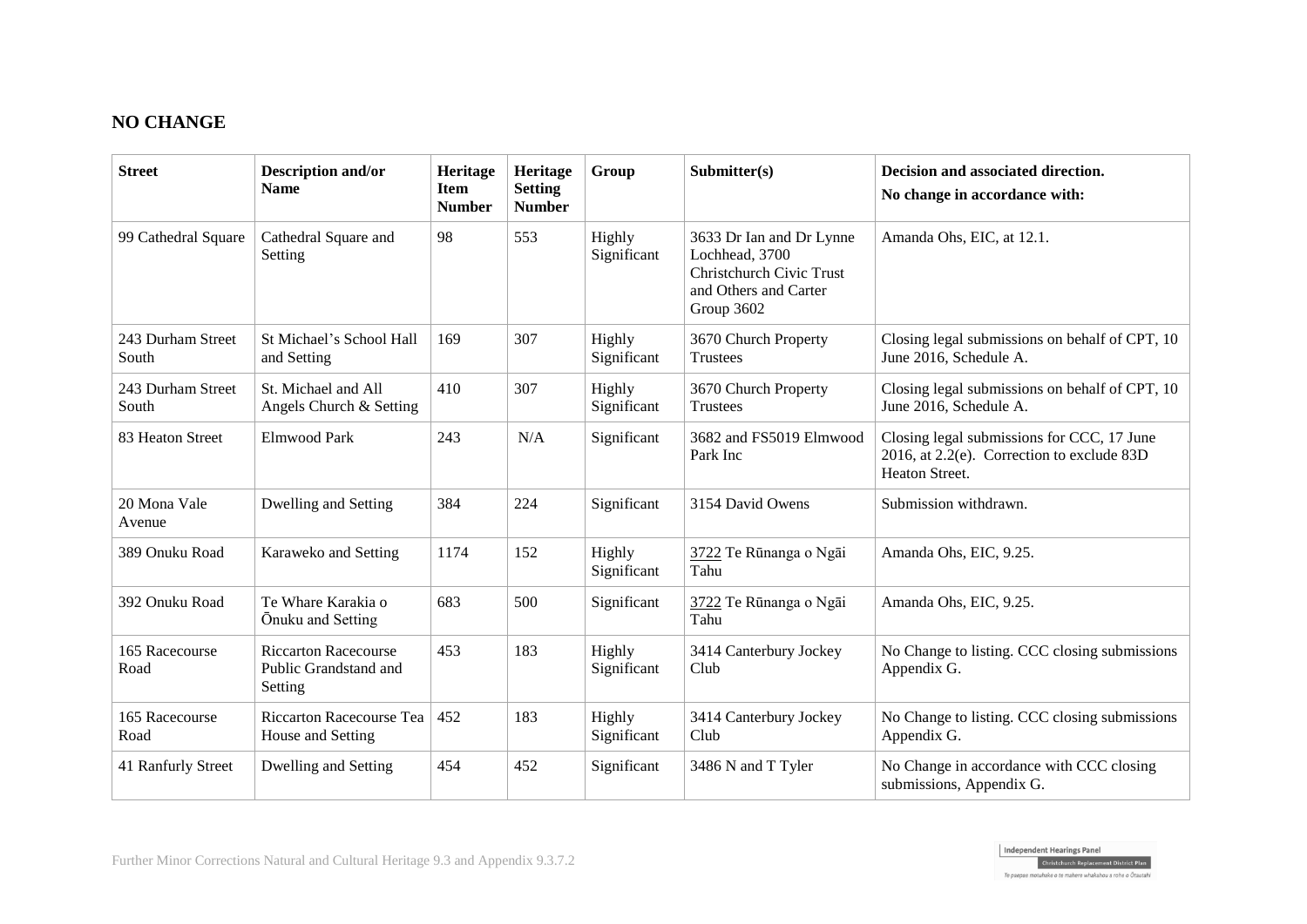| <b>Street</b>     | <b>Description and/or</b><br>Name      | Heritage<br>Item<br><b>Number</b> | <b>Heritage</b><br><b>Setting</b><br><b>Number</b> | Group                 | Submitter(s)       | Decision and associated direction.<br>No change in accordance with: |
|-------------------|----------------------------------------|-----------------------------------|----------------------------------------------------|-----------------------|--------------------|---------------------------------------------------------------------|
| 100 Waimairi Road | College House Chapel<br>and Setting    | 1338                              | 194                                                | Highly<br>Significant | 3420 College House | No change in accordance with Amanda Ohs,<br>EIC, at 11.4.           |
| 100 Waimairi Road | College House Courtyard<br>and setting | 1342                              | 194                                                | Highly<br>Significant | 3420 College House | No change in accordance with, Amanda Ohs,<br>EIC, 11.4.             |

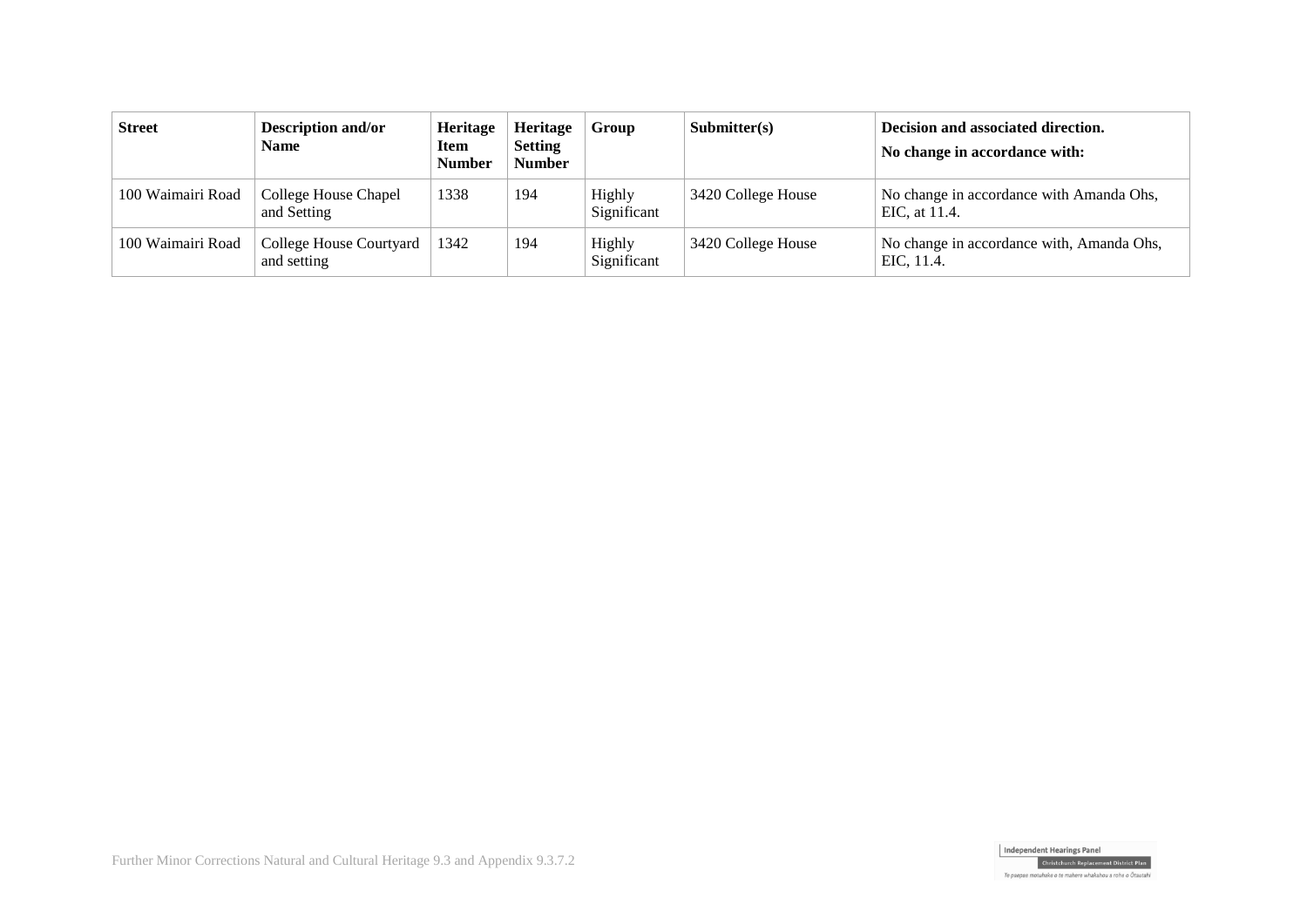# **REMOVE FROM SCHEDULE**

| <b>Street</b>                      | <b>Description and/or</b><br><b>Name</b>  | Heritage<br><b>Item</b><br><b>Number</b> | <b>Heritage</b><br><b>Setting</b><br><b>Number</b> | Group       | Submitter(s)                                                        | Decision and associated directions.<br>Remove from Appendix 9.3.7.2 in<br>accordance with: |
|------------------------------------|-------------------------------------------|------------------------------------------|----------------------------------------------------|-------------|---------------------------------------------------------------------|--------------------------------------------------------------------------------------------|
| 217 Armagh Street                  | Former dwelling and<br>setting            | 44                                       | 362                                                | Significant | Girl Guiding NZ (3346)                                              | Amanda Gillies, EIC, at 7.58-7.63.                                                         |
| 971 Chorlton Road                  | Dwelling and setting                      | 699                                      | 155                                                | Significant | Hamish and Annabel Craw and<br>Longridge Agriculture Limited (3242) | Fiona Wykes, EIC, at 10.18.                                                                |
| 3 Clifton Bay                      | Dwelling and Setting                      | 125                                      | 409                                                | Significant | N/A                                                                 | Memorandum of Counsel for CCC, 9<br>September 2016.                                        |
| 48A Fendalton Road                 | Dwelling and setting,<br>Lismore Lodge    | 181                                      | 225                                                | Significant | Richard Schneideman Investment Trust<br>3397                        | Closing submissions for CCC,<br>Appendix G.                                                |
| 25 Helmores Lane                   | Dwelling and setting                      | 253                                      | 231                                                | Significant | Gaba 3639                                                           | Closing submissions for CCC, 17<br>June 2016, at 2.2(d).                                   |
| 228 Kilmore Street                 | <b>Commercial Building</b><br>and Setting | 316                                      | 367                                                | Significant | 3723 and FS5025 Susan Stagg and<br><b>Michael Rucse</b>             | Amanda Ohs, EIC, at 12.33.                                                                 |
| 58 Old Taitapu Road                | <b>Lansdown Stables</b>                   | 1363                                     | 629                                                | Significant | Trevor Burt and Fiona Glassy (3647)<br>and Heritage NZ              | Amanda Ohs, EIC, at 9.13-9.18.                                                             |
| 8 Rue Grehan                       | Dwelling and setting                      | 1191                                     | 102                                                | Significant | Milnes Family Trust (3994)                                          | Fiona Wykes, EIC, 10.45-10.47.                                                             |
| 5 St Barnabas Lane                 | 5 and 7 St Barnabas<br>Lane               | 189                                      | 211                                                | Significant | Richard Peebles (3723)                                              | Amanda Ohs, EIC, at 12.34 to<br>remove 7 St Barnabas Lane.                                 |
| <b>78 Starvation Gully</b><br>Road | Brookshaw                                 | 1229                                     | 540                                                | Significant | R and L Holloway (3214)                                             | Fiona Wykes, EIC, at 10.24-10.29.                                                          |
| <b>78 Starvation Gully</b><br>Road | Goodwin Seed Store                        | 685                                      | 541                                                | Significant | Holloway 3214                                                       | Closing submissions for CCC,<br>Appendix G.                                                |